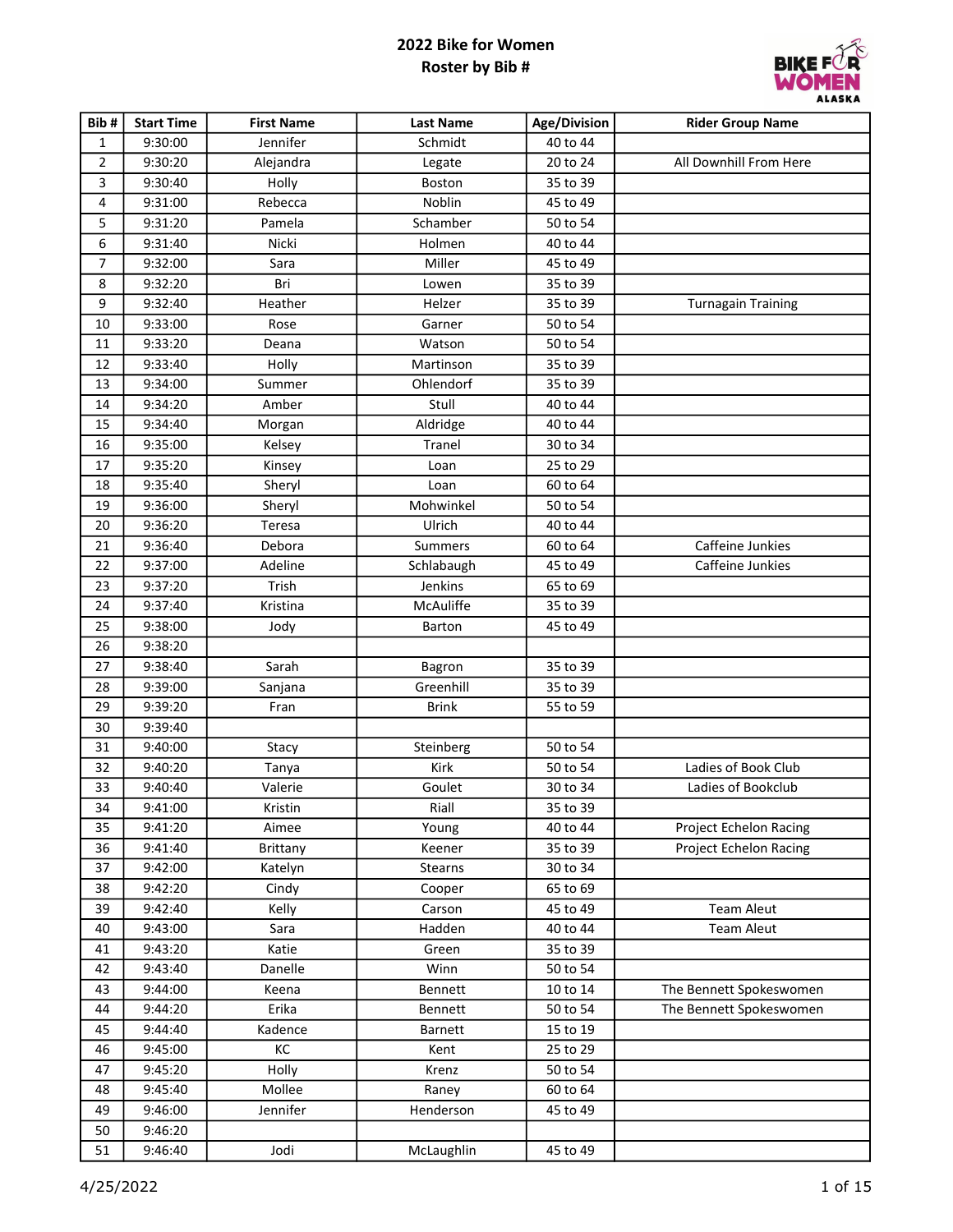

| Bib# | <b>Start Time</b> | <b>First Name</b> | <b>Last Name</b> | Age/Division | <b>Rider Group Name</b>   |
|------|-------------------|-------------------|------------------|--------------|---------------------------|
| 52   | 9:47:00           | Victoria          | Summers          | 40 to 44     |                           |
| 53   | 9:47:20           | Madison           | Clayton          | 15 to 19     |                           |
| 54   | 9:47:40           | Rachelle M        | Kanady           | 30 to 34     |                           |
| 55   | 9:48:00           | Leslie            | Fleming          | 60 to 64     |                           |
| 56   | 9:48:20           | Holly             | Barclay          | 40 to 44     |                           |
| 57   | 9:48:40           | Ericka            | Mulder           | 60 to 64     |                           |
| 58   | 9:49:00           | Dianne            | Prince           | 55 to 59     |                           |
| 59   | 9:49:20           | Lauren            | Grippo           | 30 to 34     |                           |
| 60   | 9:49:40           |                   |                  |              |                           |
| 61   | 9:50:00           | Carrie            | Setian           | 40 to 44     |                           |
| 62   | 9:50:20           | Megan             | McLaughlin       | 15 to 19     |                           |
| 63   | 9:50:40           | Cadence           | Stull            | 15 to 19     |                           |
| 64   | 9:51:00           | Lynn              | Kent             | 60 to 64     |                           |
| 65   | 9:51:20           | Sarah             | Freistone        | 25 to 29     | <b>Feisty Freistones</b>  |
| 66   | 9:51:40           | Heather           | White            | 30 to 34     | <b>Feisty Freistones</b>  |
| 67   | 9:52:00           | Cindy             | Freistone        | 55 to 59     | <b>Feisty Freistones</b>  |
| 68   | 9:52:20           | Debra             | Kinn             | 65 to 69     | BeadedStream              |
| 69   | 9:52:40           | Elizabeth         | Drewes-Todd      | 35 to 39     | BeadedStream              |
| 70   | 9:53:00           | Katerina          | Wessels          | 55 to 59     | BeadedStream              |
| 71   | 9:53:20           | Kathryn           | Duder            | 45 to 49     | BeadedStream              |
| 72   | 9:53:40           | Emma              | Haddix           | 40 to 44     | BeadedStream              |
| 73   | 9:54:00           | Kim               | Resheske         | 35 to 39     | Beadedstream              |
| 74   | 9:54:20           | Linda             | Mcalister        | 75 to 79     | BeadedStream              |
| 75   | 9:54:40           | Deborah           | Paine            | 35 to 39     | BeadedStream              |
| 76   | 9:55:00           | Kristine          | Johnson          | 30 to 34     | BeadedStream              |
| 77   | 9:55:20           | Natasha           | Graham           | 45 to 49     | BeadedStream              |
| 78   | 9:55:40           | Emily             | Longbrake        | 35 to 39     |                           |
| 79   | 9:56:00           | Linda             | <b>Barnack</b>   | 35 to 39     |                           |
| 80   | 9:56:20           | Kelly             | Parsons          | 55 to 59     | <b>WBC Bike Ladies</b>    |
| 81   | 9:56:40           | Kimberly          | Bush             | 50 to 54     |                           |
| 82   | 9:57:00           | Heather           | Warnick          | 40 to 44     |                           |
| 83   | 9:57:20           | Linnea            | Gray             | 15 to 19     | Gray girls                |
| 84   | 9:57:40           | Carrie            | Gray             | 45 to 49     | Gray girls                |
| 85   | 9:58:00           | Aven              | Gray             | 10 to 14     | Gray girls                |
| 86   | 9:58:20           | Ginni             | <b>Burbridge</b> | 60 to 64     |                           |
| 87   | 9:58:40           | Tania             | Dennis           | 45 to 49     |                           |
| 88   | 9:59:00           | Pamela            | Jurancich        | 35 to 39     |                           |
| 89   | 9:59:20           | Melissa           | Knight           | 35 to 39     | <b>Turnagain Training</b> |
| 90   | 9:59:40           | Reine             | Soule            | 10 to 14     | Soulé ladies              |
| 91   | 10:00:00          | Megan             | Soule            | 45 to 49     | Soulé ladies              |
| 92   | 10:00:20          | kathy             | faryniarz        | 60 to 64     |                           |
| 93   | 10:00:40          | Alison            | McCarrey         | 40 to 44     |                           |
| 94   | 10:01:00          | Mari              | Rueter           | 35 to 39     |                           |
| 95   | 10:01:20          | Cassie            | Ostrander        | 35 to 39     |                           |
| 96   | 10:01:40          | Rachel            | Penney           | 30 to 34     |                           |
| 97   | 10:02:00          | Elizabeth         | Calabro          | 40 to 44     |                           |
| 98   | 10:02:20          | Carrie            | Stanfield        | 40 to 44     |                           |
| 99   | 10:02:40          | Nina              | Wladkowski       | 30 to 34     |                           |
| 100  | 10:03:00          | Jinny             | Cooper           | 50 to 54     |                           |
| 101  | 10:03:20          | Kathryn           | Jacques          | 35 to 39     | Keener/Young              |
| 102  | 10:03:40          | Angele            | Bell             | 40 to 44     |                           |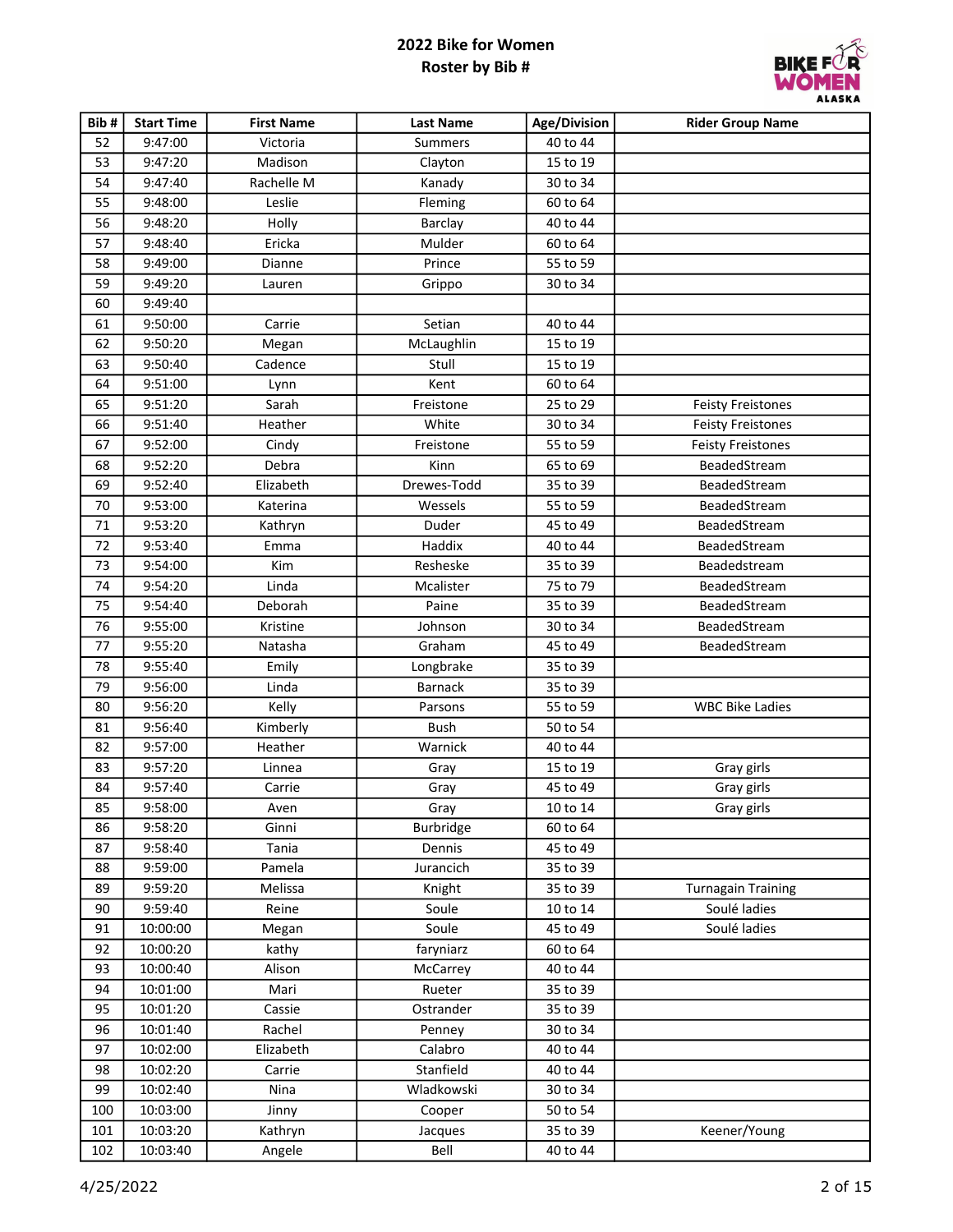

| Bib# | <b>Start Time</b> | <b>First Name</b> | <b>Last Name</b> | Age/Division | <b>Rider Group Name</b> |
|------|-------------------|-------------------|------------------|--------------|-------------------------|
| 103  | 10:04:00          | Jennifer          | Lennox           | 45 to 49     |                         |
| 104  | 10:04:20          | Penny             | Furnish          | 55 to 59     |                         |
| 105  | 10:04:40          | Kat               | Roch             | 40 to 44     | Go4Graham               |
| 106  | 10:05:00          | Sami              | Glascott         | 50 to 54     |                         |
| 107  | 10:05:20          | caye              | moberg           | 55 to 59     |                         |
| 108  | 10:05:40          | Kimberly          | <b>Buskirk</b>   | 50 to 54     |                         |
| 109  | 10:06:00          | Talia             | Smith            | 10 to 14     | Smith x 2               |
| 110  | 10:06:20          | Linda             | Smith            | 45 to 49     | Smith x 2               |
| 111  | 10:06:40          | Jennifer          | Larson           | 40 to 44     |                         |
| 112  | 10:07:00          | Staci             | Fieser           | 40 to 44     |                         |
| 113  | 10:07:20          | Chelsea           | Sternicki        | 40 to 44     |                         |
| 114  | 10:07:40          | Molly             | Fierro           | 50 to 54     |                         |
| 115  | 10:08:00          | Gloria            | Reyes            | 65 to 69     |                         |
| 116  | 10:08:20          | Deann             | Denter           | 50 to 54     |                         |
| 117  | 10:08:40          | Jeanne            | Fischer          | 70 to 74     |                         |
| 118  | 10:09:00          | Jeanette          | Legenza          | 50 to 54     |                         |
| 119  | 10:09:20          | Amy               | Scharpf          | 40 to 44     | Leahs Patch             |
| 120  | 10:09:40          | Leah              | Scharpf          | 5 to 9       | Leahs patch             |
| 121  | 10:10:00          | Lisa              | Saperstein       | 55 to 59     | LaSap                   |
| 122  | 10:10:20          | Karen             | La May           | 60 to 64     | LaSap                   |
| 123  | 10:10:40          | Diane             | Mohwinkel        | $80 +$       |                         |
| 124  | 10:11:00          | Stacy             | Dayley           | 50 to 54     |                         |
| 125  | 10:11:20          |                   |                  |              |                         |
| 126  | 10:11:40          | Katra             | Wedeking         | 45 to 49     |                         |
| 127  | 10:12:00          | Vivienne          | Damico           | 50 to 54     |                         |
| 128  | 10:12:20          | Johanna           | Alvarez          | 35 to 39     |                         |
| 129  | 10:12:40          | Hadley            | McIlroy          | 10 to 14     | McIlroy                 |
| 130  | 10:13:00          | <b>Babette</b>    | McIlroy          | 40 to 44     |                         |
| 131  | 10:13:20          | Lesli             | Ellis-Wouters    | 55 to 59     |                         |
| 132  | 10:13:40          | Catherine         | Coon             | 55 to 59     |                         |
| 133  | 10:14:00          | Shannon           | Hardwick         | 50 to 54     |                         |
| 134  | 10:14:20          | Kristen           | Bearden          | 30 to 34     |                         |
| 135  | 10:14:40          | Brenda            | <b>Bowles</b>    | 50 to 54     | Ann                     |
| 136  | 10:15:00          | Jean              | Keckhut          | 50 to 54     | Ann                     |
| 137  | 10:15:20          | Christa           | Osterkamp        | 50 to 54     | Ann                     |
| 138  | 10:15:40          | Sheila            | King             | 60 to 64     |                         |
| 139  | 10:16:00          | Joelle            | Hall             | 55 to 59     | Cadence Queens          |
| 140  | 10:16:20          | Martha            | Robinson         | 55 to 59     | <b>Cadence Queens</b>   |
| 141  | 10:16:40          | Kristy            | Despars          | 50 to 54     | <b>Team Boots</b>       |
| 142  | 10:17:00          | Debbie            | <b>Boots</b>     | 55 to 59     | <b>Team Boots</b>       |
| 143  | 10:17:20          | Stacey            | Dougherty        | 45 to 49     |                         |
| 144  | 10:17:40          | Siri              | Erickson         | 10 to 14     |                         |
| 145  | 10:18:00          | Ann               | Erickson         | 40 to 44     |                         |
| 146  | 10:18:20          | Katrina           | Moss             | 50 to 54     |                         |
| 147  | 10:18:40          | Jennifer          | Smith            | 40 to 44     |                         |
| 148  | 10:19:00          | Vera              | Hershey          | 70 to 74     |                         |
| 149  | 10:19:20          | Alex              | Miller           | 10 to 14     | project echelon racing  |
| 150  | 10:19:40          | Keri              | Miller           | 35 to 39     | project echelon racing  |
| 151  | 10:20:00          | Mady              | Lowen            | 10 to 14     |                         |
| 152  | 10:20:20          | Yvonne            | Oren             | 50 to 54     |                         |
| 153  | 10:20:40          | Jessica           | Jaroma           | 30 to 34     |                         |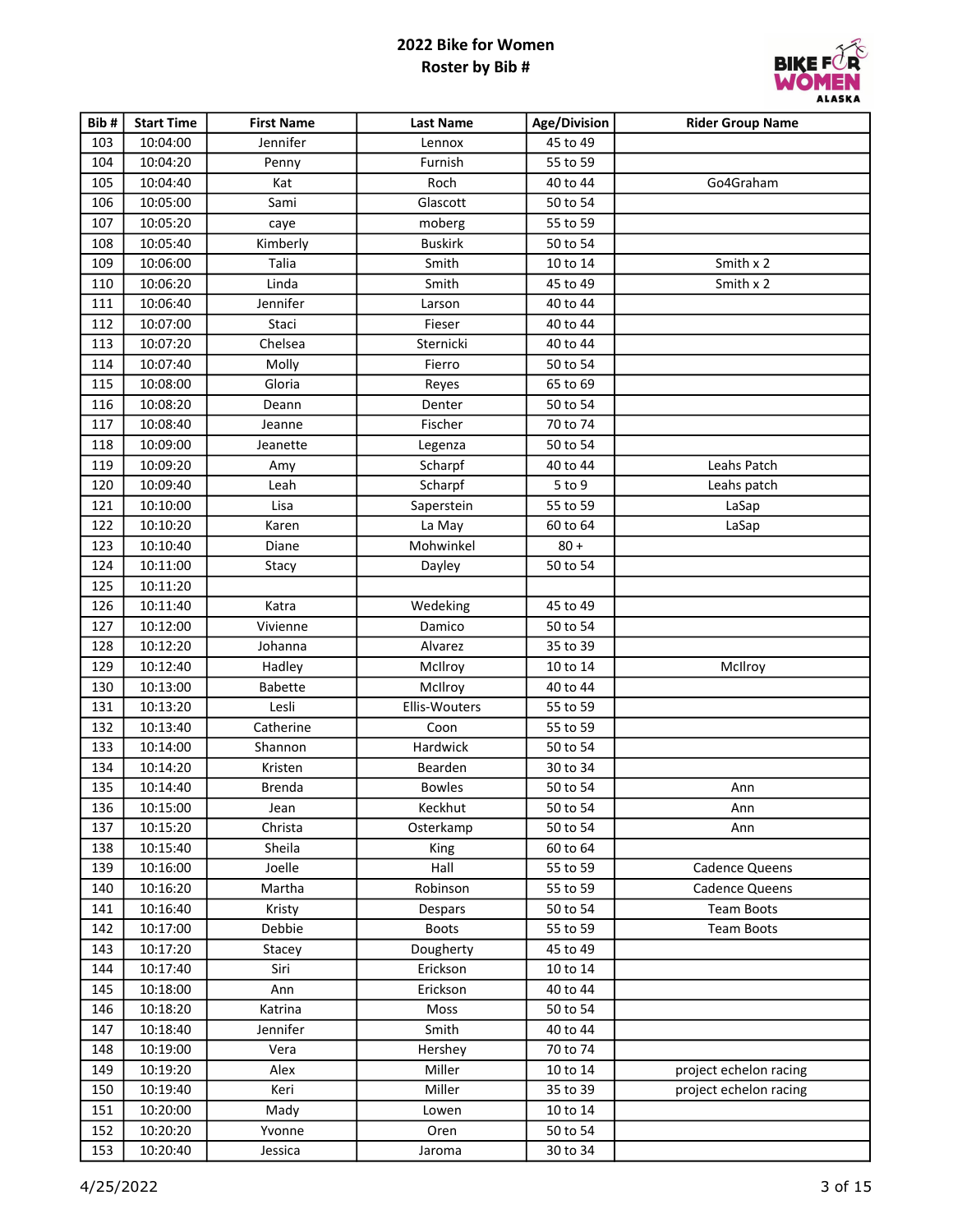

| Bib# | <b>Start Time</b> | <b>First Name</b> | <b>Last Name</b> | <b>Age/Division</b> | <b>Rider Group Name</b>             |
|------|-------------------|-------------------|------------------|---------------------|-------------------------------------|
| 154  | 10:21:00          | Cheryl            | Hannon           | 65 to 69            | Tour de Friends                     |
| 155  | 10:21:20          | Gail              | Hoefler          | 55 to 59            | Tour de Friends                     |
| 156  | 10:21:40          | Kathy             | Keck             | 60 to 64            | Tour de Friends                     |
| 157  | 10:22:00          | Michelle          | Garner           | 50 to 54            | Tour de Friends                     |
| 158  | 10:22:20          | Jolene            | Hotho            | 60 to 64            | Tour de Friends                     |
| 159  | 10:22:40          | Jodi              | Walton           | 60 to 64            | Tour de friends                     |
| 160  | 10:23:00          | Liane             | Nagata           | 50 to 54            |                                     |
| 161  | 10:23:20          | Julia             | Dunlap           | 10 to 14            | Dunlap Girls                        |
| 162  | 10:23:40          | Amanda            | Dunlap           | 40 to 44            | <b>Dunlap Girls</b>                 |
| 163  | 10:24:00          | Kari              | Wiederkehr       | 40 to 44            | Kari and kids                       |
| 164  | 10:24:20          | Bonnie            | Wanat            | 60 to 64            |                                     |
| 165  | 10:24:40          | Terry             | Slaven           | 70 to 74            |                                     |
| 166  | 10:25:00          | Lauren            | Gaither          | 20 to 24            |                                     |
| 167  | 10:25:20          | Mikayla           | Savikko          | 35 to 39            |                                     |
| 168  | 10:25:40          | Sarah             | Mills            | 25 to 29            | No Ham                              |
| 169  | 10:26:00          | Ria               | Hanson           | 25 to 29            | No Ham                              |
| 170  | 10:26:20          | Laura             | Stoddard         | 45 to 49            |                                     |
| 171  | 10:26:40          | Mira              | Franz            | 15 to 19            |                                     |
| 172  | 10:27:00          | Alana             | Lim              | 15 to 19            |                                     |
| 173  | 10:27:20          | Geesnell          | Lim              | 45 to 49            |                                     |
| 174  | 10:27:40          | Hailey            | <b>Stark</b>     | 25 to 29            |                                     |
| 175  | 10:28:00          | Kaitlyn           | OBrien           | 30 to 34            |                                     |
| 176  | 10:28:20          | Katherine         | Cone             | 5 to 9              | Koco                                |
| 177  | 10:28:40          | Sarah             | Shoffstall-Cone  | 40 to 44            | Koco                                |
| 178  | 10:29:00          | Linda             | Ireland          | 50 to 54            | Lisinda                             |
| 179  | 10:29:20          | Lisa              | Gray             | 55 to 59            | Lisinda                             |
| 180  | 10:29:40          | Sarah             | Johnson          | 30 to 34            |                                     |
| 181  | 10:30:00          | Carla             | Erickson         | 50 to 54            |                                     |
| 182  | 10:30:20          | Tami              | Graff            | 50 to 54            |                                     |
| 183  | 10:30:40          | Adriene           | Active           | 55 to 59            |                                     |
| 184  | 10:31:00          | Karissa           | Gries            | 45 to 49            |                                     |
| 185  | 10:31:20          | Ashlyn            | Eldridge         | 10 to 14            | <b>Mountain Mamas and Daughters</b> |
| 186  | 10:31:40          | Chelsea           | Eldridge         | 10 to 14            | <b>Mountain Mamas and Daughters</b> |
| 187  | 10:32:00          | Wendi             | Eldridge         | 50 to 54            | Mountain Mamas and Daughters        |
| 188  | 10:32:20          | Anika             | <b>Biss</b>      | 10 to 14            | Mountain Mamas and Daughters        |
| 189  | 10:32:40          | Shelley           | <b>Biss</b>      | 45 to 49            | Mountain Mamas and Daughters        |
| 190  | 10:33:00          | Esme              | Carter           | 10 to 14            | Mountain Mamas and Daughters        |
| 191  | 10:33:20          | Liesl             | Carter           | 50 to 54            | <b>Mountain Mamas and Daughters</b> |
| 192  | 10:33:40          | Heather           | Poe              | 40 to 44            | Mountain Mamas and Daughters        |
| 193  | 10:34:00          | Andrea            | Jones            | 40 to 44            | Mountain Mamas and Daughters        |
| 194  | 10:34:20          | Kimberly          | Osburn           | 40 to 44            | <b>Mountain Mamas and Daughters</b> |
| 195  | 10:34:40          | Sonali            | Agalawatta       | $5$ to $9$          |                                     |
| 196  | 10:35:00          | Rebecca           | Agalawatta       | 40 to 44            |                                     |
| 197  | 10:35:20          | Nancy             | Spence           | 45 to 49            |                                     |
| 198  | 10:35:40          | Heather           | Dollick          | 20 to 24            |                                     |
| 199  | 10:36:00          | katrina           | green            | 35 to 39            | Katrina Green                       |
| 200  | 10:36:20          | Annette           | Hewitt           | 60 to 64            | Katrina Green                       |
| 201  | 10:36:40          | Roberta           | Graham           | 40 to 44            |                                     |
| 202  | 10:37:00          | Heidi             | Barnwell         | 35 to 39            |                                     |
| 203  | 10:37:20          | Trudy             | Keller           | 75 to 79            | L&T                                 |
| 204  | 10:37:40          | Lia               | Keller           | 45 to 49            | L&T                                 |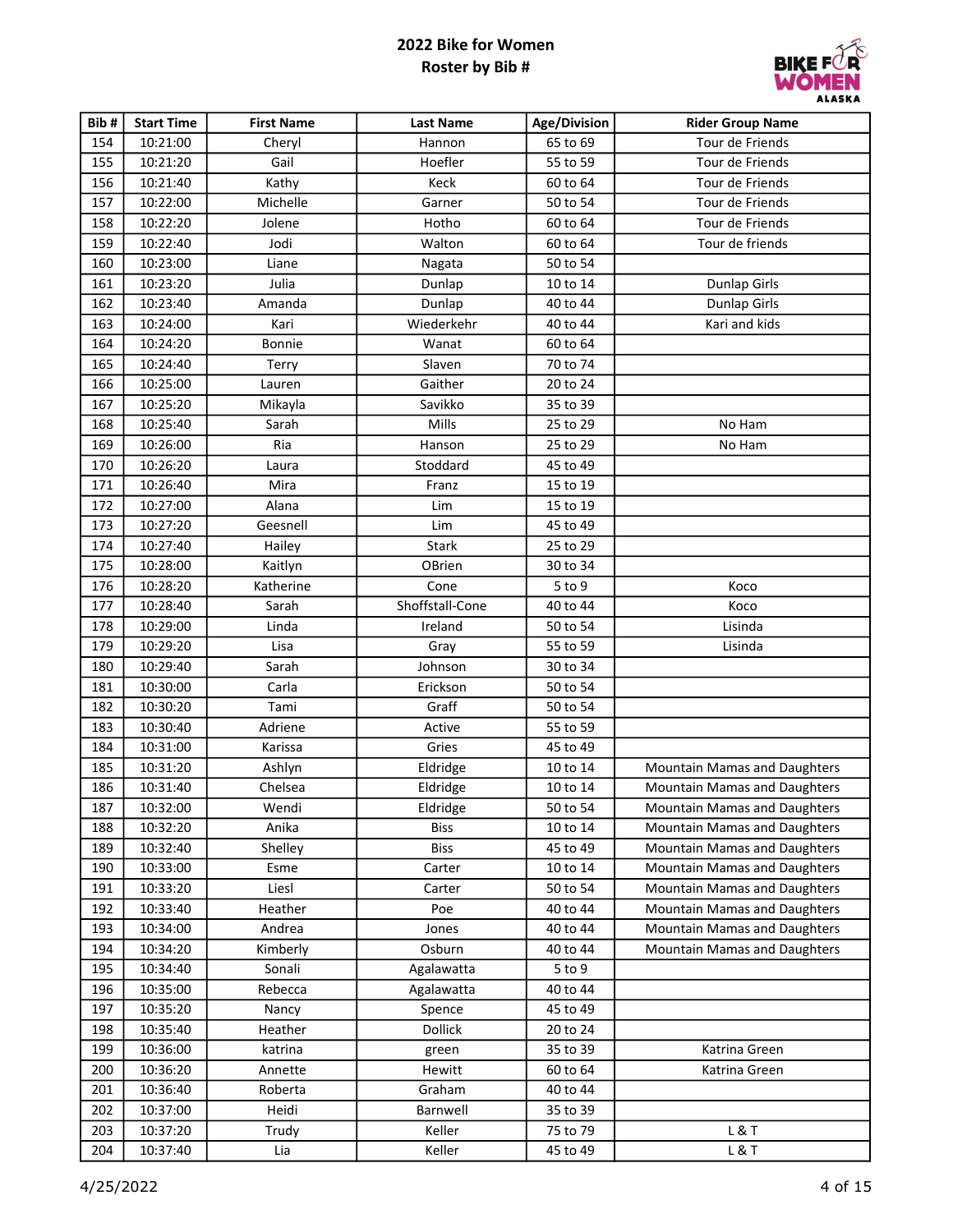

| Bib# | <b>Start Time</b> | <b>First Name</b> | <b>Last Name</b> | Age/Division | <b>Rider Group Name</b>      |
|------|-------------------|-------------------|------------------|--------------|------------------------------|
| 205  | 10:38:00          | Lisa              | An               | 40 to 44     |                              |
| 206  | 10:38:20          | Mandy             | Andersen         | 50 to 54     |                              |
| 207  | 10:38:40          | Ellie             | Cutting          | 15 to 19     | <b>Cutting Class</b>         |
| 208  | 10:39:00          | Summer            | Cutting          | 45 to 49     | <b>Cutting Class</b>         |
| 209  | 10:39:20          | Sue               | Skvorc           | 60 to 64     |                              |
| 210  | 10:39:40          | Jessica           | Jule             | 35 to 39     | Pam Boyleston                |
| 211  | 10:40:00          | Pamela            | Boyleston        | 50 to 54     |                              |
| 212  | 10:40:20          | Lisa              | Tibbo            | 50 to 54     |                              |
| 213  | 10:40:40          | Melanie           | <b>Briggs</b>    | 40 to 44     |                              |
| 214  | 10:41:00          | Robby             | Bear             | 60 to 64     | Anchorage Rowing Association |
| 215  | 10:41:20          | Janeece           | Higgins          | 65 to 69     | Anchorage Rowing Association |
| 216  | 10:41:40          | Durelle           | Smith            | 50 to 54     | Anchorage Rowing Association |
| 217  | 10:42:00          | Jessica           | Willis           | 50 to 54     | Anchorage Rowing Association |
| 218  | 10:42:20          | Elisa             | Samuelson        | 50 to 54     | Anchorage Rowing Association |
| 219  | 10:42:40          | Vanessa           | Norman           | 40 to 44     | Anchorage Rowing Association |
| 220  | 10:43:00          | Sue               | Sheard           | 55 to 59     | Anchorge Rowing Association  |
| 221  | 10:43:20          | Marietta          | Hall             | 50 to 54     | Anchorge Rowing Association  |
| 222  | 10:43:40          | renee             | jensen           | 50 to 54     |                              |
| 223  | 10:44:00          | Brynn             | Luebke           | 10 to 14     | Maurits-Luebke               |
| 224  | 10:44:20          | Laura             | Luebke           | 35 to 39     | Maurits-Luebke               |
| 225  | 10:44:40          | Marion            | Maurits          | 5 to 9       | Maurits-Luebke               |
| 226  | 10:45:00          | Estelle           | Maurits          | 10 to 14     | Maurits-Luebke               |
| 227  | 10:45:20          | Genevieve         | Maurits          | 40 to 44     | Maurits-Luebke               |
| 228  | 10:45:40          | Sheila            | Swanson          | 55 to 59     |                              |
| 229  | 10:46:00          | christina         | young            | 55 to 59     | Team 1                       |
| 230  | 10:46:20          | Cyndi             | Reeves           | 45 to 49     | Team 1                       |
| 231  | 10:46:40          | Gretchen          | Klein            | 45 to 49     | Team 1                       |
| 232  | 10:47:00          | Kim               | Ruechel          | 60 to 64     | Team 1                       |
| 233  | 10:47:20          | Charlotte         | Weston           | 25 to 29     | Estrogen Express             |
| 234  | 10:47:40          | Martie            | Mitchell         | 30 to 34     | Estrogen Express             |
| 235  | 10:48:00          | Donna             | Wright           | 25 to 29     | Estrogen Express             |
| 236  | 10:48:20          | Jacqueline        | Klecka           | 25 to 29     | Estrogen Express             |
| 237  | 10:48:40          | Charity           | Conti            | 35 to 39     | Estrogen express             |
| 238  | 10:49:00          | Jan               | Rogers           | 45 to 49     |                              |
| 239  | 10:49:20          | Jilleen           | Charette         | 30 to 34     |                              |
| 240  | 10:49:40          | Alexandria        | <b>Myers</b>     | 10 to 14     |                              |
| 241  | 10:50:00          | Judy              | Thompson         | 45 to 49     |                              |
| 242  | 10:50:20          | Suzanne           | Armentrout       | 50 to 54     | It's All Downhill From Here  |
| 243  | 10:50:40          | Claire            | Coppel           | 60 to 64     | It's All Downhill From Here  |
| 244  | 10:51:00          | Aviana            | Sorich           | 15 to 19     | It's All Downhill From Here  |
| 245  | 10:51:20          | Mary Kay          | Sorich           | 45 to 49     | It's All Downhill From Here  |
| 246  | 10:51:40          | Ruth              | Kroona           | 50 to 54     | It's All Downhill From Here  |
| 247  | 10:52:00          | Noranna           | Dixon            | 30 to 34     | It's All Downhill From Here  |
| 248  | 10:52:20          | Kristen           | Bell             | 45 to 49     | It's All Downhill From Here  |
| 249  | 10:52:40          | Leah              | Legate           | 55 to 59     | It's All Downhill From Here  |
| 250  | 10:53:00          | Mary              | Thomas           | 35 to 39     |                              |
| 251  | 10:53:20          | Diane             | Ramey            | 65 to 69     | Ramey                        |
| 252  | 10:53:40          | Kalen             | Stamp            | 30 to 34     | Ramey                        |
| 253  | 10:54:00          | Anna              | Cantrell         | 30 to 34     |                              |
| 254  | 10:54:20          | Alexa             | Blakey           | 15 to 19     |                              |
| 255  | 10:54:40          | Rose              | Van Hemert       | 70 to 74     |                              |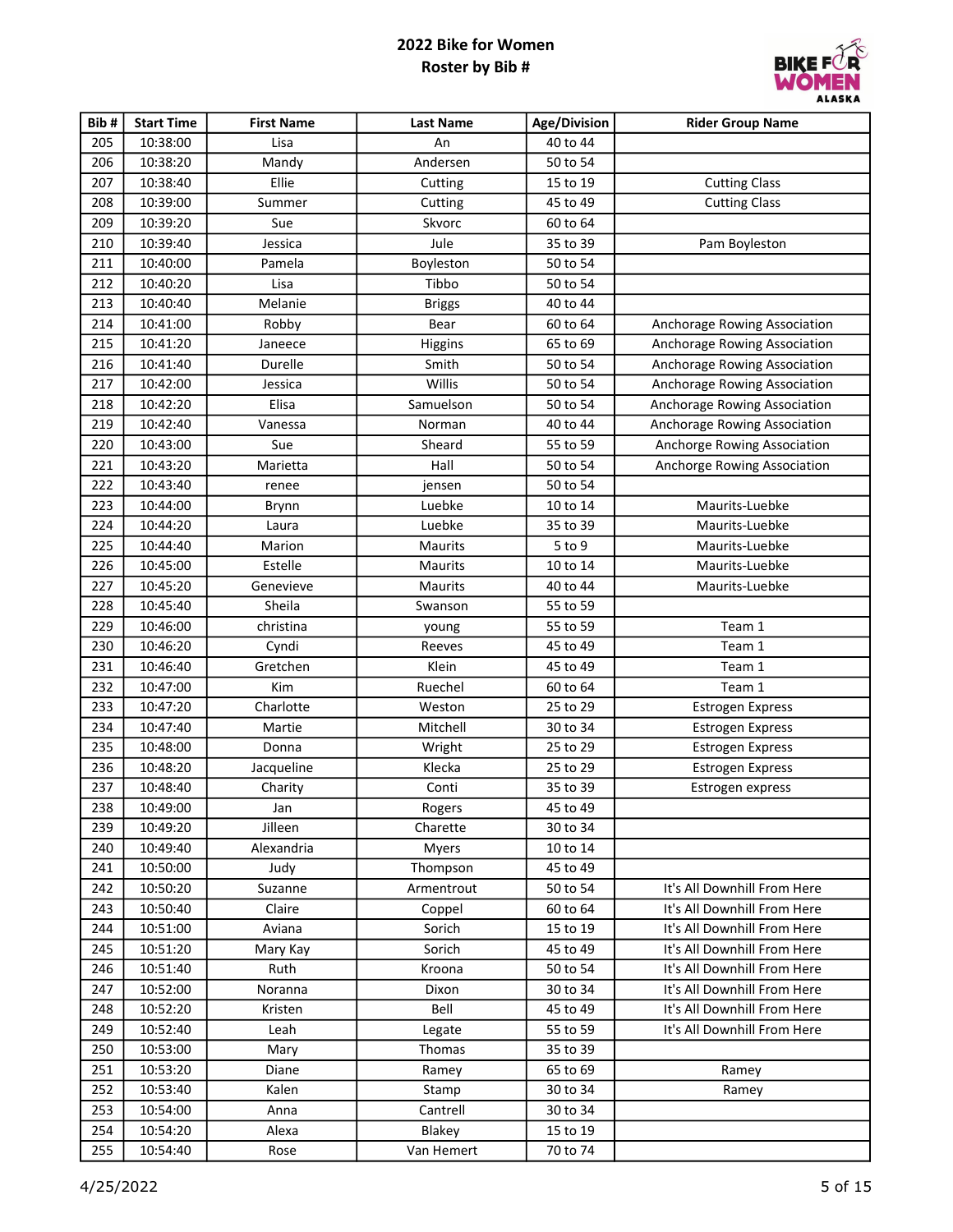

| Bib# | <b>Start Time</b> | <b>First Name</b> | <b>Last Name</b>    | Age/Division | <b>Rider Group Name</b> |
|------|-------------------|-------------------|---------------------|--------------|-------------------------|
| 256  | 10:55:00          | Phillipia         | Holness             | 60 to 64     |                         |
| 257  | 10:55:20          | Jennifer          | Reich Haas          | 45 to 49     |                         |
| 258  | 10:55:40          | Nena              | Wendzel             | 40 to 44     |                         |
| 259  | 10:56:00          | Audrey            | Alstrom             | 40 to 44     |                         |
| 260  | 10:56:20          | Elizabeth         | Marks               | 30 to 34     | Team 2                  |
| 261  | 10:56:40          | Claire            | Torbensen-Armstrong | 50 to 54     | Team 2                  |
| 262  | 10:57:00          | Trula             | Acena               | 65 to 69     |                         |
| 263  | 10:57:20          | Zoey              | Green               | 5 to 9       |                         |
| 264  | 10:57:40          | Stephanie         | Green               | 40 to 44     |                         |
| 265  | 10:58:00          | Alexandra         | Caldelas            | 30 to 34     | Aurora                  |
| 266  | 10:58:20          | Eileen            | McKean              | 35 to 39     | Aurora                  |
| 267  | 10:58:40          | Kendall           | Wessler             | 30 to 34     | Aurora                  |
| 268  | 10:59:00          | Kelly             | Bigelow             | 55 to 59     | <b>Joy Riders</b>       |
| 269  | 10:59:20          | Grace             | Allen               | 20 to 24     | <b>Joy Riders</b>       |
| 270  | 10:59:40          | Meredith          | Behrens             | 25 to 29     |                         |
| 271  | 11:00:00          | Janet             | Jacob               | 60 to 64     | Alissa Engelby          |
| 272  | 11:00:20          |                   |                     |              |                         |
| 273  | 11:00:40          | Amy               | Christopher         | 50 to 54     |                         |
| 274  | 11:01:00          | Katheryn          | Powers              | 30 to 34     |                         |
| 275  | 11:01:20          |                   |                     |              |                         |
| 276  | 11:01:40          | Lorinda           | Jensen              | 30 to 34     |                         |
| 277  | 11:02:00          | Kassidy           | Barclay             | 15 to 19     |                         |
| 278  | 11:02:20          |                   |                     |              |                         |
| 279  | 11:02:40          | Tina              | Tomsen              | 65 to 69     |                         |
| 280  | 11:03:00          | Jill              | Rogers              | 60 to 64     |                         |
| 281  | 11:03:20          | Emily             | Wagner              | 35 to 39     |                         |
| 282  | 11:03:40          | Johnna            | Minemyer            | 35 to 39     |                         |
| 283  | 11:04:00          | Jessica           | Crisp               | 40 to 44     |                         |
| 284  | 11:04:20          | Sally             | Coburn              | 55 to 59     |                         |
| 285  | 11:04:40          | Anja              | <b>Beckes</b>       | 5 to 9       | <b>Team Beckes</b>      |
| 286  | 11:05:00          | Ashly             | <b>Beckes</b>       | 30 to 34     | <b>Team Beckes</b>      |
| 287  | 11:05:20          | Sophia            | Lyon                | 10 to 14     | Sassy Sprockets         |
| 288  | 11:05:40          | Mallary           | Lyon                | 35 to 39     | Sassy Sprockets         |
| 289  | 11:06:00          | Kelli             | Shew                | 40 to 44     | Sassy Sprockets         |
| 290  | 11:06:20          | Hailee            | Stepetin            | 10 to 14     | Sassy Sprockets         |
| 291  | 11:06:40          | Hannah            | Stepetin            | 10 to 14     | Sassy Sprockets         |
| 292  | 11:07:00          | <b>Brandy</b>     | Stepetin            | 40 to 44     | Sassy Sprockets         |
| 293  | 11:07:20          | Kristi            | Brown               | 40 to 44     | Sassy Sprockets         |
| 294  | 11:07:40          | Adalyn            | Brown               | 10 to 14     | Sassy Sprockets         |
| 295  | 11:08:00          | Olivia            | Taylor              | 10 to 14     | Sassy Sprockets         |
| 296  | 11:08:20          | Christina         | Taylor              | 45 to 49     | Sassy Sprockets         |
| 297  | 11:08:40          | Merlyn            | Savikko             | 35 to 39     | Sassy Sprockets         |
| 298  | 11:09:00          | Astrid            | Albertson           | $5$ to $9$   |                         |
| 299  | 11:09:20          | Jennifer          | Dobson              | 40 to 44     |                         |
| 300  | 11:09:40          | Grace             | Volmer              | $5$ to $9$   |                         |
| 301  | 11:10:00          | Sandra            | Volmer              | 50 to 54     |                         |
| 302  | 11:10:20          | Alissa            | Engelby             | 45 to 49     |                         |
| 303  | 11:10:40          | Valentina         | Sears               | 10 to 14     | Sears                   |
| 304  | 11:11:00          | Natalia           | Sears               | 45 to 49     | Sears                   |
| 305  | 11:11:20          | Shelby            | Fields              | 25 to 29     |                         |
| 306  | 11:11:40          | Amber             | Chung               | 30 to 34     | Dobson                  |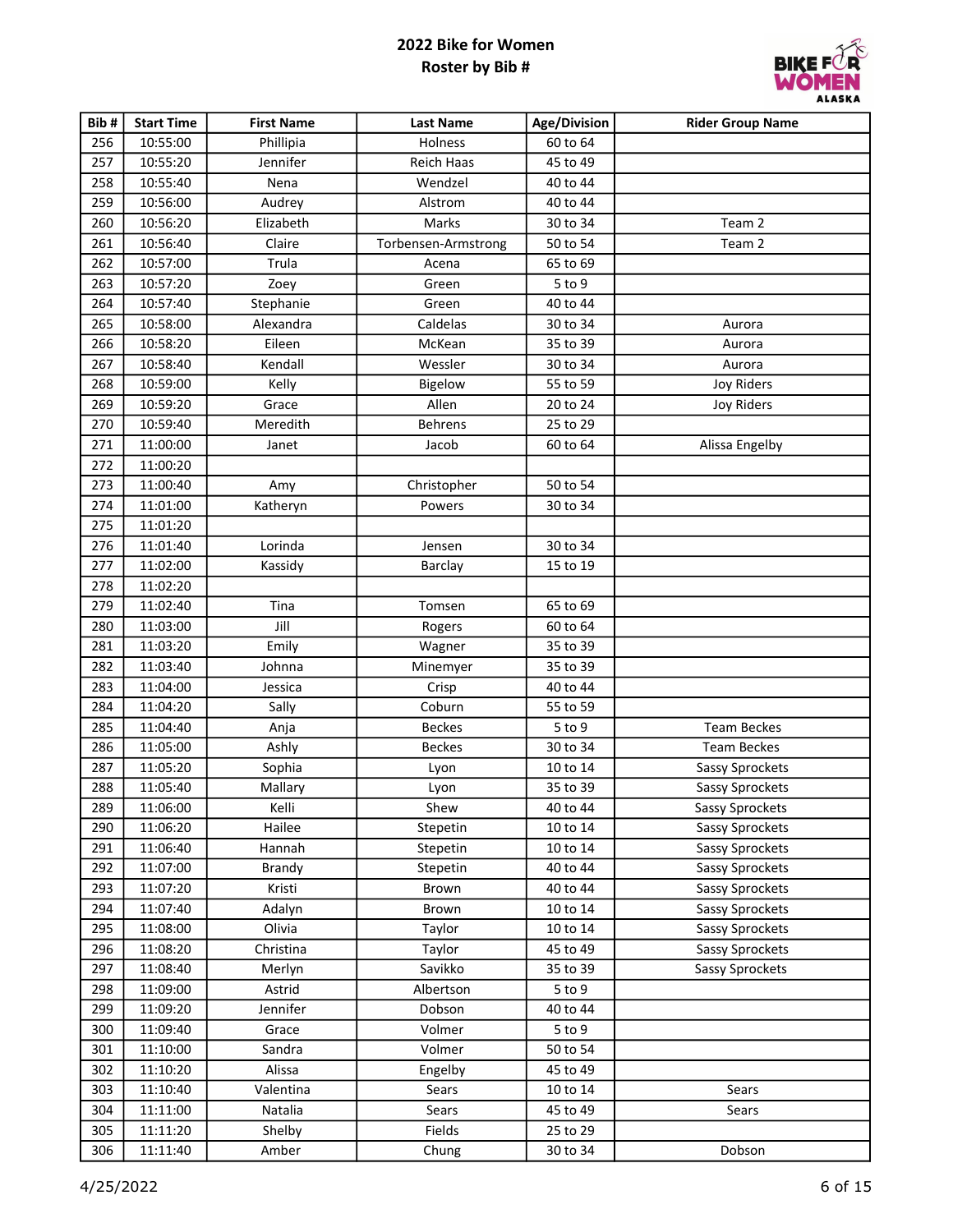

| Bib# | <b>Start Time</b> | <b>First Name</b> | <b>Last Name</b>     | Age/Division | <b>Rider Group Name</b> |
|------|-------------------|-------------------|----------------------|--------------|-------------------------|
| 307  | 11:12:00          | Arianna           | Espindola            | 15 to 19     |                         |
| 308  | 11:12:20          | Dana              | Espindola            | 40 to 44     |                         |
| 309  | 11:12:40          | Olivia            | Love                 | 10 to 14     | Team Love               |
| 310  | 11:13:00          | Rebecca           | Love                 | 35 to 39     | Team Love               |
| 311  | 11:13:20          | Shirley           | Tiongson             | 30 to 34     |                         |
| 312  | 11:13:40          | Joan              | Darnell              | 60 to 64     | AK Dirt Divas           |
| 313  | 11:14:00          | Gloria            | Menzel               | 60 to 64     | <b>AK Dirt Divas</b>    |
| 314  | 11:14:20          | Carlene           | Van Tol              | 60 to 64     | AK Dirt Divas           |
| 315  | 11:14:40          | Maggi             | Arend                | 65 to 69     | AK Dirt Divas           |
| 316  | 11:15:00          | <b>Brittney</b>   | Hayden               | 30 to 34     | <b>Bad Biking Mamas</b> |
| 317  | 11:15:20          | Lauren            | Jager                | 30 to 34     | <b>Bad Biking Mamas</b> |
| 318  | 11:15:40          | Michelle          | Richards             | 55 to 59     | <b>Teresa Sellers</b>   |
| 319  | 11:16:00          | Teresa            | Sellers              | 50 to 54     | Let Every Woman Know    |
| 320  | 11:16:20          | Melissa           | Hardesty             | 45 to 49     | Let every woman know    |
| 321  | 11:16:40          | Tiffany           | <b>Briggs</b>        | 45 to 49     | Let Every Woman Know    |
| 322  | 11:17:00          | Doreen            | Dropik               | 50 to 54     | Let Every Woman Know    |
| 323  | 11:17:20          | Liv               | Kullberg             | 10 to 14     |                         |
| 324  | 11:17:40          | Dara              | Stull                | 10 to 14     |                         |
| 325  | 11:18:00          | Naomi             | Tibbe                | 5 to 9       | Franklin Girls          |
| 326  | 11:18:20          | Julianne          | Tibbe                | 30 to 34     | Franklin Girls          |
| 327  | 11:18:40          | Marcia Louise     | Franklin             | 55 to 59     | Franklin Girls          |
| 328  | 11:19:00          | Patricia          | Kozler               | 50 to 54     |                         |
| 329  | 11:19:20          | Olga              | Guerra               | 50 to 54     |                         |
| 330  | 11:19:40          | Vivian            | Sweet                | 40 to 44     |                         |
| 331  | 11:20:00          | Yulia             | Baumgartner          | 50 to 54     |                         |
| 332  | 11:20:20          | Bethany           | Essary               | 35 to 39     |                         |
| 333  | 11:20:40          | Addison           | Eldridge             | 10 to 14     | <b>Team Eldridge</b>    |
| 334  | 11:21:00          | Christina         | Eldridge             | 40 to 44     | <b>Team Eldridge</b>    |
| 335  | 11:21:20          | Ella              | Berryhill            | 30 to 34     | <b>Berry Pickers</b>    |
| 336  | 11:21:40          | Sherri            | Douglas              | 65 to 69     | <b>Berry Pickers</b>    |
| 337  | 11:22:00          | Andrea            | Dittrich             | 50 to 54     |                         |
| 338  | 11:22:20          | Ruby              | Willman              | 10 to 14     | Wonder Will(wo)man      |
| 339  | 11:22:40          | Harper            | Willman              | 10 to 14     | Wonder Will(wo)man      |
| 340  | 11:23:00          | Holly             | Willman              | 40 to 44     | Wonder Will(wo)man      |
| 341  | 11:23:20          | Jennifer          | Tabor                | 60 to 64     |                         |
| 342  | 11:23:40          | Wren              | Mowery               | 10 to 14     | The Little Birds        |
| 343  | 11:24:00          | Sarah             | Lindsey              | 45 to 49     | The Little Birds        |
| 344  | 11:24:20          | <b>Brie</b>       | Xavier               | 30 to 34     |                         |
| 345  | 11:24:40          |                   |                      |              |                         |
| 346  | 11:25:00          | Megan             | Lundin               | 35 to 39     |                         |
| 347  | 11:25:20          | Maureen           | van Wagner           | 45 to 49     |                         |
| 348  | 11:25:40          | Molly             | Estes                | 20 to 24     |                         |
| 349  | 11:26:00          | Kimberly          | Sledgister           | 40 to 44     |                         |
| 350  | 11:26:20          | Carlota           | Sledgister-Rodriguez | 5 to 9       |                         |
| 351  | 11:26:40          | Liz               | Rawlins              | 45 to 49     |                         |
| 352  | 11:27:00          | Lori              | Davey                | 50 to 54     |                         |
| 353  | 11:27:20          | Anna              | Green                | 10 to 14     | Ladies of Bookclub      |
| 354  | 11:27:40          | Jyll              | Green                | 50 to 54     | Ladies of Bookclub      |
| 355  | 11:28:00          | Julia             | Timm                 | 10 to 14     | Timm fam                |
| 356  | 11:28:20          | Katriina          | Timm                 | 40 to 44     | Timm fam                |
| 357  | 11:28:40          |                   |                      |              |                         |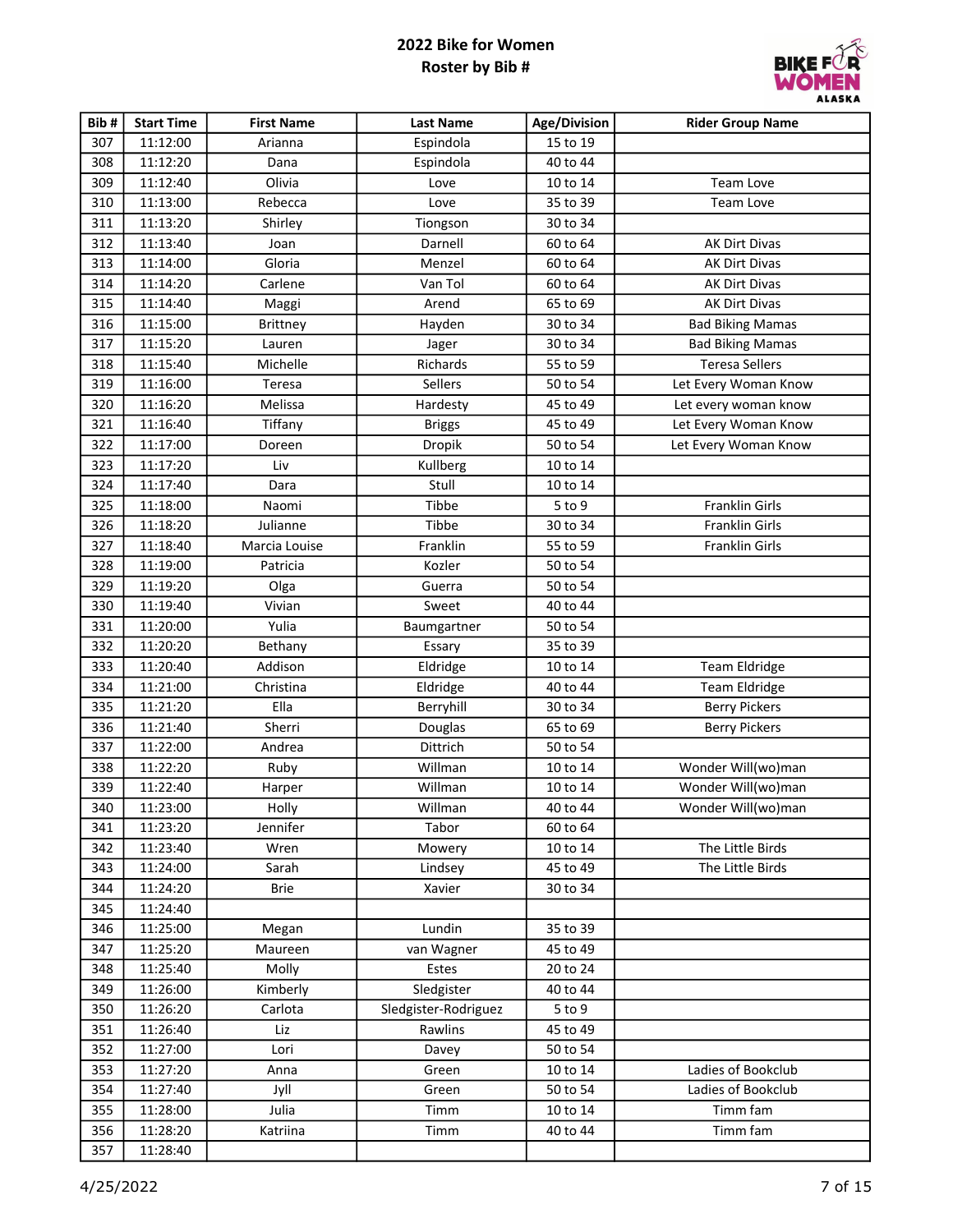

| Bib# | <b>Start Time</b> | <b>First Name</b> | <b>Last Name</b> | Age/Division | <b>Rider Group Name</b>           |
|------|-------------------|-------------------|------------------|--------------|-----------------------------------|
| 358  | 11:29:00          | Maggie            | Donnelly         | 55 to 59     | <b>Girdwood Girls Gone Biking</b> |
| 359  | 11:29:20          | Bella             | Bohn             | 10 to 14     | Team Bohn                         |
| 360  | 11:29:40          | Helen             | Bohn             | 45 to 49     | Team Bohn                         |
| 361  | 11:30:00          | Hannah            | Veltkamp         | 10 to 14     | Team Veltkamp Schwenn             |
| 362  | 11:30:20          | Michelle          | Schwenn          | 50 to 54     | Team Veltkamp Schwenn             |
| 363  | 11:30:40          | Maureen           | Haggblom         | 60 to 64     | Sore Bottoms                      |
| 364  | 11:31:00          | Melinda           | Rathkopf         | 50 to 54     | Sore Bottoms                      |
| 365  | 11:31:20          | Marie             | Westphal         | 45 to 49     | Sore Bottoms                      |
| 366  | 11:31:40          | Janet             | Shelley          | 50 to 54     | Sore Bottoms                      |
| 367  | 11:32:00          | Jennifer          | Deason           | 40 to 44     |                                   |
| 368  | 11:32:20          | Donna             | Annone           | 55 to 59     | Buns on the Run                   |
| 369  | 11:32:40          | Sandra            | Lowther          | 55 to 59     | Buns on the run                   |
| 370  | 11:33:00          |                   |                  |              |                                   |
| 371  | 11:33:20          | Karla             | Kolash           | 70 to 74     |                                   |
| 372  | 11:33:40          | Diane             | Frank            | 75 to 79     |                                   |
| 373  | 11:34:00          | Mary              | Hacker           | 60 to 64     |                                   |
| 374  | 11:34:20          | Katie             | Gamez            | 30 to 34     |                                   |
| 375  | 11:34:40          | Alice             | Stacey           | 70 to 74     | <b>Sunshine Sisters</b>           |
| 376  | 11:35:00          | Patricia          | Geitz            | 75 to 79     | <b>Sunshine Sisters</b>           |
| 377  | 11:35:20          | Susan             | Reeves           | 70 to 74     | Tri-Gen                           |
| 378  | 11:35:40          | Jennifer          | Curfman          | 55 to 59     | Tri-Gen                           |
| 379  | 11:36:00          | Cassandra         | Barsalou         | 25 to 29     | Tri-Gen                           |
| 380  | 11:36:20          | Amber             | Myers            | 45 to 49     | Permafrosties                     |
| 381  | 11:36:40          | Monica            | Oakley           | 35 to 39     | Permafrosties                     |
| 382  | 11:37:00          | Tricia            | Perkins          | 60 to 64     | Permafrosties                     |
| 383  | 11:37:20          | Rachel            | Hopkins          | 45 to 49     | Permafrosties                     |
| 384  | 11:37:40          | Karen             | <b>Divelbiss</b> | 55 to 59     | Permafrosties                     |
| 385  | 11:38:00          | Julie             | Leonard          | 60 to 64     | Spin Sistas                       |
| 386  | 11:38:20          | Abby              | O'Malley         | 10 to 14     | Spin Sistas                       |
| 387  | 11:38:40          | Lynne             | Farrington       | 50 to 54     | Spin Sistas                       |
| 388  | 11:39:00          | Michelle          | Bernstine        | 50 to 54     | Spin Sistas                       |
| 389  | 11:39:20          | Clare             | Bernstine        | 15 to 19     | Spin Sistas                       |
| 390  | 11:39:40          | Carol             | Halvorson        | 50 to 54     |                                   |
| 391  | 11:40:00          | Hayley            | Neptune          | 20 to 24     |                                   |
| 392  | 11:40:20          | Patricia          | Neptune          | 60 to 64     |                                   |
| 393  | 11:40:40          | Stacey            | Ledgerwood       | 45 to 49     |                                   |
| 394  | 11:41:00          | Linda             | Hehl             | 55 to 59     | Southside Bistro                  |
| 395  | 11:41:20          | Autumn            | Smith            | 35 to 39     | Southside Bistro                  |
| 396  | 11:41:40          | Tunde             | <b>Breg</b>      | 35 to 39     | Southside Bistro                  |
| 397  | 11:42:00          | Lesley            | Lyman            | 30 to 34     | Southside Bistro                  |
| 398  | 11:42:20          | Paola             | Kennah           | 35 to 39     | Southside Bistro                  |
| 399  | 11:42:40          | Rebecca           | Tucker           | 45 to 49     |                                   |
| 400  | 11:43:00          | Diane             | <b>Brewer</b>    | 50 to 54     |                                   |
| 401  | 11:43:20          | Tawni             | Eubank           | 50 to 54     | Team 4                            |
| 402  | 11:43:40          | Brandi            | Eberhart         | 30 to 34     | Team 4                            |
| 403  | 11:44:00          | Rachel            | Eubank           | 25 to 29     | Team 4                            |
| 404  | 11:44:20          | Camille           | Ulrich           | 10 to 14     |                                   |
| 405  | 11:44:40          | Olivia            | Sims             | 40 to 44     | Team 5                            |
| 406  | 11:45:00          | Michelle          | Olds             | 35 to 39     | Team 5                            |
| 407  | 11:45:20          |                   |                  |              |                                   |
| 408  | 11:45:40          | Claudette         | Yesmant          | 60 to 64     |                                   |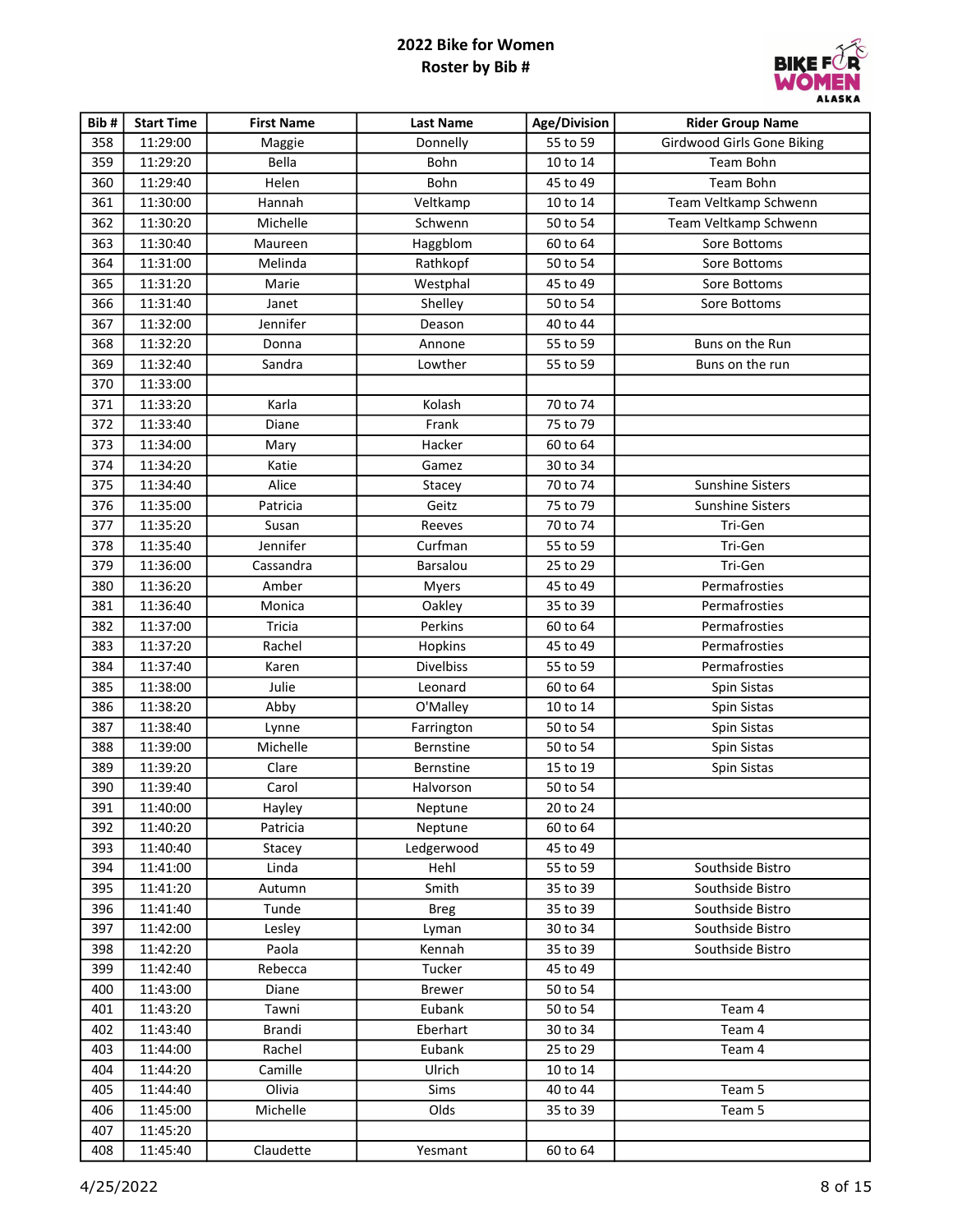

| Bib# | <b>Start Time</b> | <b>First Name</b> | <b>Last Name</b> | Age/Division | <b>Rider Group Name</b>       |
|------|-------------------|-------------------|------------------|--------------|-------------------------------|
| 409  | 11:46:00          | Faye              | Fraze            | 35 to 39     | Team 6                        |
| 410  | 11:46:20          | Tanya             | Hutchison        | 35 to 39     | Team 6                        |
| 411  | 11:46:40          | Jamey             | Reed             | 35 to 39     |                               |
| 412  | 11:47:00          | Gail              | Heineman         | 65 to 69     | Team 7                        |
| 413  | 11:47:20          | Helen             | Hamner           | 70 to 74     | Team 7                        |
| 414  | 11:47:40          |                   |                  |              |                               |
| 415  | 11:48:00          | Mary              | Krysinski        | 60 to 64     | Team Shazam                   |
| 416  | 11:48:20          | Gayle             | Martin           | 65 to 69     | <b>Team Shazam</b>            |
| 417  | 11:48:40          | Crystal           | Miner            | 40 to 44     | <b>Team Shazam</b>            |
| 418  | 11:49:00          | Lorelei           | Hass             | 55 to 59     | <b>Team Shazam</b>            |
| 419  | 11:49:20          | Megan             | Norgaard         | 60 to 64     | Team Shazam or Bronwyn Haynes |
| 420  | 11:49:40          | Bronwyn           | Haynes           | 50 to 54     |                               |
| 421  | 11:50:00          | Haylee            | Donovan          | 35 to 39     |                               |
| 422  | 11:50:20          | Kate              | Dueber           | 35 to 39     | <b>Pavement Pushers</b>       |
| 423  | 11:50:40          | Jenelle           | <b>Brinkman</b>  | 40 to 44     | <b>Pavement Pushers</b>       |
| 424  | 11:51:00          | Wendy             | Boyd             | 35 to 39     | Carol Silva                   |
| 425  | 11:51:20          | Carol             | Silva            | 65 to 69     | Wendy Boyd                    |
| 426  | 11:51:40          | Rae               | Anderson         | 10 to 14     | <b>Team Anderson</b>          |
| 427  | 11:52:00          | Nina              | Anderson         | 45 to 49     | <b>Team Anderson</b>          |
| 428  | 11:52:20          | Sara              | Warrick          | 30 to 34     |                               |
| 429  | 11:52:40          | Pam               | Tittle           | 55 to 59     |                               |
| 430  | 11:53:00          |                   |                  |              |                               |
| 431  | 11:53:20          | Keira             | Trotter          | 10 to 14     | <b>Trotting Along</b>         |
| 432  | 11:53:40          | Tami              | Trotter          | 45 to 49     | <b>Trotting Along</b>         |
| 433  | 11:54:00          | Jamie             | Weeks            | 45 to 49     |                               |
| 434  | 11:54:20          | Genevieve         | Nolan            | 50 to 54     |                               |
| 435  | 11:54:40          | Serena            | Sweet            | 35 to 39     | <b>Team Sweet</b>             |
| 436  | 11:55:00          | Tammy             | Sterrett         | 60 to 64     | <b>Team Sweet</b>             |
| 437  | 11:55:20          | Alyssa            | Sweet            | 30 to 34     | <b>Team Sweet</b>             |
| 438  | 11:55:40          | Rachel            | Cella            | 45 to 49     |                               |
| 439  | 11:56:00          | Millie            | Spezialy         | $80 +$       | Kristina's Biking Buddies     |
| 440  | 11:56:20          | Mary              | Hensel           | $80 +$       | Kristina's Biking Buddies     |
| 441  | 11:56:40          | Joanne            | Ackerman         | 75 to 79     | Kristina's Biking Buddies     |
| 442  | 11:57:00          |                   |                  |              |                               |
| 443  | 11:57:20          | Katherine         | O'Grady          | 70 to 74     | Kristina's Biking Buddies     |
| 444  | 11:57:40          | Kristina          | Kagerer          | 10 to 14     | Kristina's Biking Buddies     |
| 445  | 11:58:00          | Barbara           | Kagerer          | 60 to 64     | Kristina's Biking Buddies     |
| 446  | 11:58:20          |                   |                  |              |                               |
| 447  | 11:58:40          | Robin E           | Turk             | 65 to 69     | <b>Sutton Family</b>          |
| 448  | 11:59:00          | Rachel            | Sutton           | 35 to 39     |                               |
| 449  | 11:59:20          | Mona              | <b>Bremont</b>   | 60 to 64     |                               |
| 450  | 11:59:40          | Karen             | Lewis            | 40 to 44     |                               |
| 451  | 12:00:00          | Keri              | Aldous           | 45 to 49     |                               |
| 452  | 12:00:20          | Jane              | Whitsett         | 65 to 69     |                               |
| 453  | 12:00:40          | Gretchen          | Wuttke           | 15 to 19     |                               |
| 454  | 12:01:00          | Danette           | Castillo         | 50 to 54     |                               |
| 455  | 12:01:20          | An                | Phan             | 35 to 39     |                               |
| 456  | 12:01:40          | Victoria          | Hillwig          | 35 to 39     |                               |
| 457  | 12:02:00          | Sherri            | Roberds          | 55 to 59     | SDR_LP                        |
| 458  | 12:02:20          | Lisa              | Pekich           | 50 to 54     | SDR_LP                        |
| 459  | 12:02:40          | Harriet           | Levine           | 10 to 14     | Monkeyfaceballerinas          |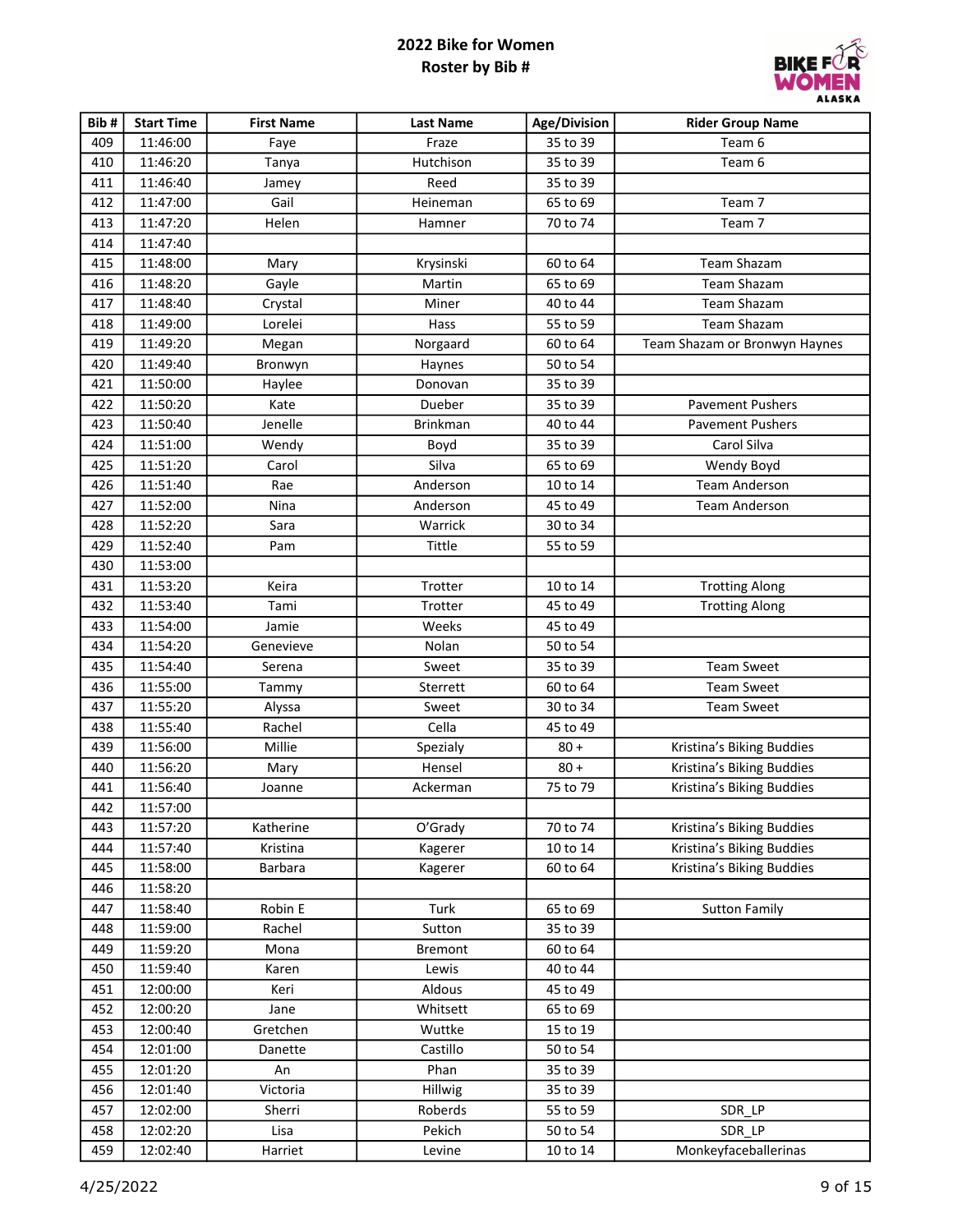

| Bib# | <b>Start Time</b> | <b>First Name</b> | <b>Last Name</b> | Age/Division | <b>Rider Group Name</b> |
|------|-------------------|-------------------|------------------|--------------|-------------------------|
| 460  | 12:03:00          | Maria             | Klein            | 50 to 54     | Monkeyfaceballerinas    |
| 461  | 12:03:20          | Barbara           | Melcher          | 70 to 74     | Caldwell Ladies         |
| 462  | 12:03:40          | Suzanna           | Caldwell         | 30 to 34     | <b>Caldwell Ladies</b>  |
| 463  | 12:04:00          | Cara              | Fox              | 40 to 44     |                         |
| 464  | 12:04:20          |                   |                  |              |                         |
| 465  | 12:04:40          | Lauri             | Lingafelt        | 50 to 54     |                         |
| 466  | 12:05:00          | Meg               | Kurtagh          | 70 to 74     |                         |
| 467  | 12:05:20          | Lee               | Miller           | 60 to 64     |                         |
| 468  | 12:05:40          | Charisse          | Arce             | 35 to 39     |                         |
| 469  | 12:06:00          | Mariah            | Schmidt          | 25 to 29     |                         |
| 470  | 12:06:20          | Michelle          | Lim              | 40 to 44     |                         |
| 471  | 12:06:40          | Ashley            | French           | 35 to 39     |                         |
| 472  | 12:07:00          | Catherine         | Allison          | 50 to 54     | Heidi Voller            |
| 473  | 12:07:20          | Sarah             | Remaklus         | 50 to 54     |                         |
| 474  | 12:07:40          |                   |                  |              |                         |
| 475  | 12:08:00          |                   |                  |              |                         |
| 476  | 12:08:20          | Diane             | Barnett          | 75 to 79     |                         |
| 477  | 12:08:40          | Celia             | Rozen            | 65 to 69     | <b>Hockey Divas</b>     |
| 478  | 12:09:00          | Mary              | Cox              | 60 to 64     | <b>Hockey Divas</b>     |
| 479  | 12:09:20          | Kathleen          | Haslett          | 65 to 69     | <b>Hockey Divas</b>     |
| 480  | 12:09:40          | Mo                | Miller           | 55 to 59     | <b>Hockey Divas</b>     |
| 481  | 12:10:00          | karen             | loeffler         | 65 to 69     | Hockey divas            |
| 482  | 12:10:20          | Elizabeth         | Redmond          | 10 to 14     | Hockey Divas            |
| 483  | 12:10:40          | Jessica           | Cederberg        | 55 to 59     | <b>Hockey Divas</b>     |
| 484  | 12:11:00          | Donna             | Newman           | 55 to 59     | <b>Hockey Divas</b>     |
| 485  | 12:11:20          | Elizabeth         | Gresham          | 10 to 14     | <b>Hockey Divas</b>     |
| 486  | 12:11:40          | Kristine          | Bollinger        | 35 to 39     | <b>Hockey Divas</b>     |
| 487  | 12:12:00          | Kathryn           | Ireland          | 40 to 44     | <b>Hockey Divas</b>     |
| 488  | 12:12:20          | Megan             | Doucet           | 30 to 34     |                         |
| 489  | 12:12:40          |                   |                  |              |                         |
| 490  | 12:13:00          |                   |                  |              |                         |
| 491  | 12:13:20          | Sarah             | Gerken           | 50 to 54     |                         |
| 492  | 12:13:40          | Abby              | Tiedemann        | 35 to 39     | A-TOWN HUSKIES          |
| 493  | 12:14:00          | Lindsey           | Honemann         | 35 to 39     | A-TOWN HUSKIES          |
| 494  | 12:14:20          | Tana              | Stone            | 40 to 44     |                         |
| 495  | 12:14:40          | Aracelis          | Bell             | 50 to 54     |                         |
| 496  | 12:15:00          | Alayna            | Naylor           | 10 to 14     | The Flat Tires          |
| 497  | 12:15:20          | Katie             | Naylor           | 45 to 49     | The Flat Tires          |
| 498  | 12:15:40          | Jayne             | Applin           | 60 to 64     | The Flat Tires          |
| 499  | 12:16:00          | Kathie            | Lawson           | 50 to 54     | The Flat Tires          |
| 500  | 12:16:20          | Amy               | Paul             | 45 to 49     | The Flat Tires          |
| 501  | 12:16:40          | Crystal           | Imperato         | 40 to 44     | The Flat Tires          |
| 502  | 12:17:00          | Tina              | Walter           | 55 to 59     | The Flat Tires          |
| 503  | 12:17:20          | Magdalena         | Acevedo de Yordy | 40 to 44     | The Flat Tires          |
| 504  | 12:17:40          | Haley             | Huff             | 30 to 34     |                         |
| 505  | 12:18:00          | Wendy             | Wiltfong         | 55 to 59     | 56 Kicks                |
| 506  | 12:18:20          | Ahna              | Firmin           | 15 to 19     | 56 Kicks                |
| 507  | 12:18:40          | Jeanine           | Firmin           | 40 to 44     | 56 Kicks                |
| 508  | 12:19:00          | Christine         | Mattingley       | 55 to 59     | 56 Kicks                |
| 509  | 12:19:20          | Tina              | Thomas           | 60 to 64     | 56 Kicks                |
| 510  | 12:19:40          | Heidi             | Stephan          | 40 to 44     | 56 Kicks                |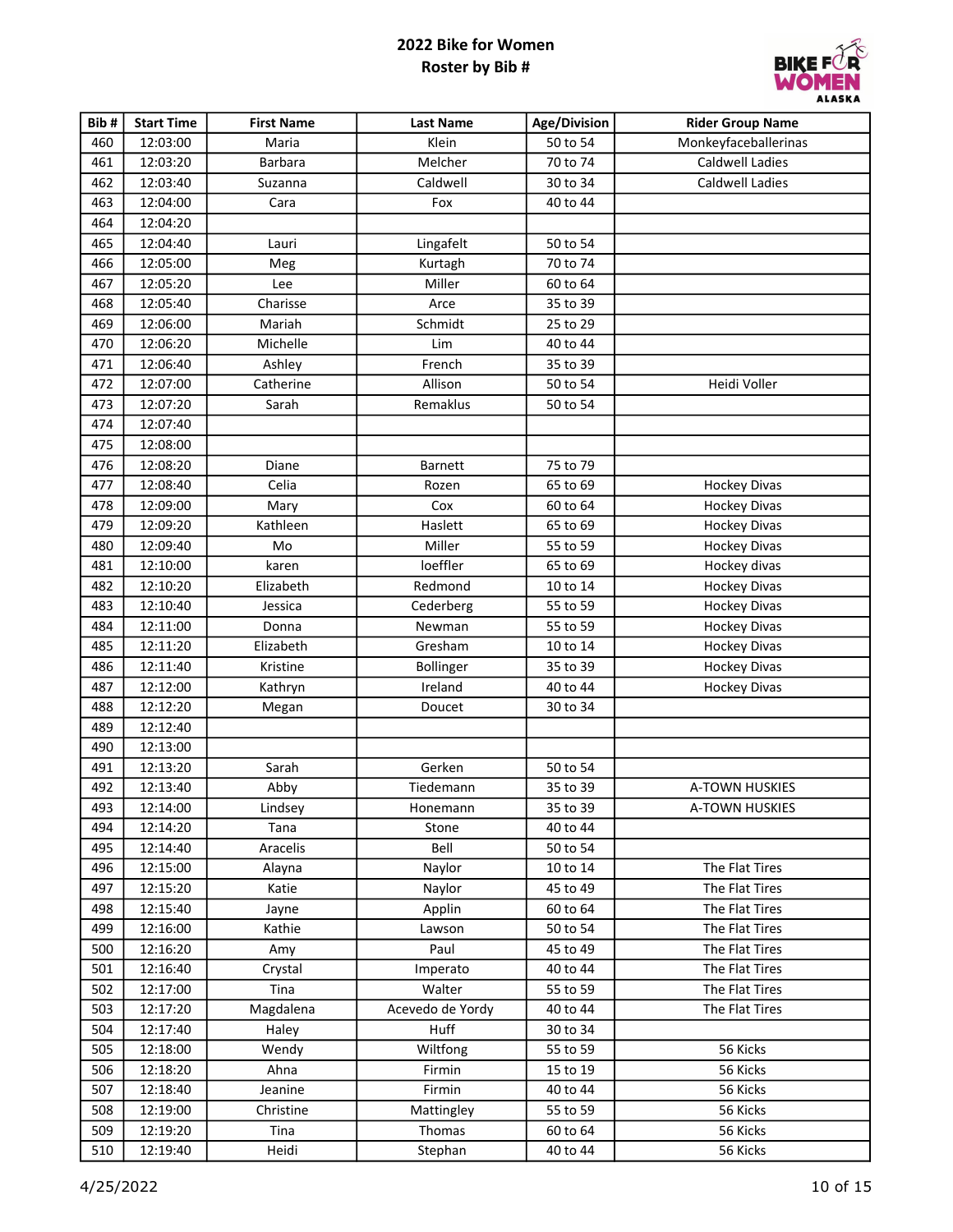

| Bib# | <b>Start Time</b> | <b>First Name</b> | <b>Last Name</b> | <b>Age/Division</b> | <b>Rider Group Name</b>   |
|------|-------------------|-------------------|------------------|---------------------|---------------------------|
| 511  | 12:20:00          | Janna             | Shaw             | 40 to 44            | 56 Kicks                  |
| 512  | 12:20:20          | <b>Barbara</b>    | Adams            | 50 to 54            | 56 Kicks                  |
| 513  | 12:20:40          | Patricia          | O'Gorman         | 70 to 74            |                           |
| 514  | 12:21:00          | Annika            | Schmidt          | 10 to 14            | <b>Better Bee Fasters</b> |
| 515  | 12:21:20          | Eva               | Anderson         | 10 to 14            | <b>Better Bee Fasters</b> |
| 516  | 12:21:40          | Kaydence          | Giroux           | 10 to 14            | <b>Better Bee Fasters</b> |
| 517  | 12:22:00          | Winter            | Giroux           | 40 to 44            | <b>Better Bee Fasters</b> |
| 518  | 12:22:20          | Lisa              | Eyler            | 45 to 49            | <b>Better Bee Fasters</b> |
| 519  | 12:22:40          | Shina             | duVall           | 40 to 44            |                           |
| 520  | 12:23:00          | Robin             | Mullen           | 30 to 34            |                           |
| 521  | 12:23:20          | Robin             | Cope             | 60 to 64            |                           |
| 522  | 12:23:40          | Amy               | Brumbaugh        | 45 to 49            | <b>Cycle Sisters</b>      |
| 523  | 12:24:00          | Lori              | Guyer            | 50 to 54            | <b>Cycle Sisters</b>      |
| 524  | 12:24:20          | Amy               | Engeberg         | 35 to 39            |                           |
| 525  | 12:24:40          | Eleanor           | Mayo             | 35 to 39            |                           |
| 526  | 12:25:00          | Michelle          | Moore            | 35 to 39            |                           |
| 527  | 12:25:20          | Alice             | Knopp            | 5 to 9              | Kari and girls            |
| 528  | 12:25:40          | Rosemary          | knopp            | 10 to 14            | Kari and girls            |
| 529  | 12:26:00          | Debbi             | Heinen           | 55 to 59            |                           |
| 530  | 12:26:20          | Zara              | Chang            | 10 to 14            |                           |
| 531  | 12:26:40          | Andrea            | Chang            | 50 to 54            |                           |
| 532  | 12:27:00          | Kaylin            | Kirkham          | 10 to 14            | Kirkham                   |
| 533  | 12:27:20          | Cynthia           | Kirkham          | 40 to 44            | Kirkham                   |
| 534  | 12:27:40          | Angela            | Santiago         | 40 to 44            |                           |
| 535  | 12:28:00          | Madeleine (Maddy) | Bausch           | 10 to 14            |                           |
| 536  | 12:28:20          | Bonnie            | Bailey           | 40 to 44            | <b>Agents of Cycling</b>  |
| 537  | 12:28:40          | Emma              | Watkins          | 15 to 19            | <b>Agents of Cycling</b>  |
| 538  | 12:29:00          | Julia             | Watkins          | 15 to 19            | <b>Agents of Cycling</b>  |
| 539  | 12:29:20          | Dorothy           | Interest-Simpson | 5 to 9              | <b>Agents of Cycling</b>  |
| 540  | 12:29:40          | Cathy             | Watkins          | 40 to 44            | <b>Agents of Cycling</b>  |
| 541  | 12:30:00          | Theresa           | Rinehart         | 60 to 64            | <b>Agents of Cycling</b>  |
| 542  | 12:30:20          | <b>Brielle</b>    | Curry            | $5$ to $9$          | <b>Team Curry</b>         |
| 543  | 12:30:40          | Mandy             | Curry            | 40 to 44            | <b>Team Curry</b>         |
| 544  | 12:31:00          | Madison           | Chaitoff         | 10 to 14            | Chaitoffs                 |
| 545  | 12:31:20          | Kimberly          | Chaitoff         | 45 to 49            | Chaitoffs                 |
| 546  | 12:31:40          | Ila               | Kennedy          | $5$ to $9$          | Kennedy Family            |
| 547  | 12:32:00          | Holly             | Kennedy          | 35 to 39            | Kennedy Family            |
| 548  | 12:32:20          | Jennifer          | Meyer            | 50 to 54            | Roll Out                  |
| 549  | 12:32:40          | Wendy             | Lindberg         | 55 to 59            | Roll Out                  |
| 550  | 12:33:00          | Lisa              | Ramstad          | 55 to 59            | Roll Out                  |
| 551  | 12:33:20          | Christina         | Lam              | 40 to 44            | Roll Out                  |
| 552  | 12:33:40          | Krystle           | Penaflor         | 35 to 39            | Roll Out                  |
| 553  | 12:34:00          | Pauline           | Tise             | 45 to 49            | Roll Out                  |
| 554  | 12:34:20          | Jolene            | McDowell         | 45 to 49            | Roll Out                  |
| 555  | 12:34:40          | Hali              | Willis           | 10 to 14            | Roll Out                  |
| 556  | 12:35:00          | Lexy              | Willis           | 30 to 34            | Roll Out                  |
| 557  | 12:35:20          | Denise            | Lutton           | 60 to 64            | Roll Out                  |
| 558  | 12:35:40          | Kelly             | Woolcott         | 50 to 54            | Roll Out                  |
| 559  | 12:36:00          | Mei Yueh          | Lim              | 35 to 39            | Roll Out                  |
| 560  | 12:36:20          | Kim               | Groat            | 45 to 49            | Roll Out                  |
| 561  | 12:36:40          | Kelly             | Clark            | 40 to 44            | Roll out                  |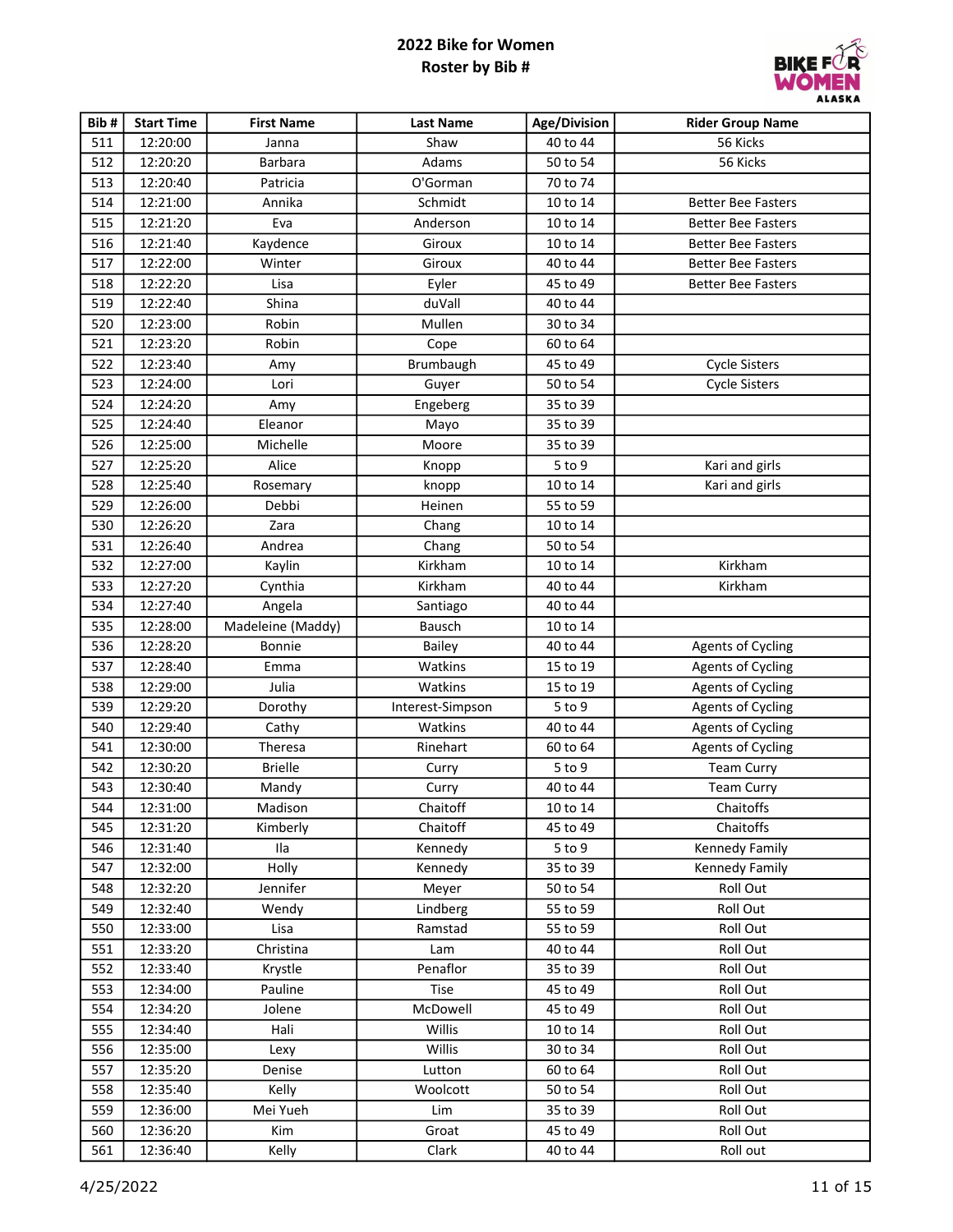

| Bib# | <b>Start Time</b> | <b>First Name</b> | <b>Last Name</b> | Age/Division | <b>Rider Group Name</b>       |
|------|-------------------|-------------------|------------------|--------------|-------------------------------|
| 562  | 12:37:00          | Amie              | Condon           | 30 to 34     | Roll Out                      |
| 563  | 12:37:20          | Deanna            | March            | 55 to 59     | Roll Out                      |
| 564  | 12:37:40          | Denise            | Wright           | 55 to 59     | Roll Out                      |
| 565  | 12:38:00          | Amy               | Jones            | 40 to 44     | Roll Out                      |
| 566  | 12:38:20          | Angel             | Boga             | 50 to 54     | Roll Out                      |
| 567  | 12:38:40          | Bonnie            | Dorman           | 55 to 59     | Roll Out                      |
| 568  | 12:39:00          | Katie             | Melvin           | 30 to 34     | Roll Out                      |
| 569  | 12:39:20          | Pheng             | Scott            | 45 to 49     | Roll Out                      |
| 570  | 12:39:40          | Marissa           | May              | 35 to 39     | Roll out                      |
| 571  | 12:40:00          | Leann             | Stubblefield     | 50 to 54     | Roll Out                      |
| 572  | 12:40:20          | Anita             | Johnson          | 50 to 54     | Roll Out                      |
| 573  | 12:40:40          | Lindsey           | Knapton          | 30 to 34     | Roll Out                      |
| 574  | 12:41:00          | Gabrielle         | LeDoux           | 70 to 74     | Roll Out                      |
| 575  | 12:41:20          | Guadalupe         | Mendoza          | 25 to 29     | Roll Out                      |
| 576  | 12:41:40          | Veronica          | Griffith         | 35 to 39     | Roll Out                      |
| 577  | 12:42:00          | Rhoda             | <b>Baines</b>    | 65 to 69     | Roll Out                      |
| 578  | 12:42:20          | Avigail           | Curry            | 45 to 49     | Roll Out                      |
| 579  | 12:42:40          | Melissa           | Todd             | 10 to 14     | Toddladies                    |
| 580  | 12:43:00          | Deborah           | Todd             | 10 to 14     | Toddladies                    |
| 581  | 12:43:20          | Deborah           | Warner           | 60 to 64     | Toddladies                    |
| 582  | 12:43:40          | <b>Brook</b>      | <b>Burgess</b>   | 25 to 29     |                               |
| 583  | 12:44:00          | Sharon            | Holland          | 60 to 64     |                               |
| 584  | 12:44:20          | Lauran            | McNaughton       | 40 to 44     |                               |
| 585  | 12:44:40          | Michelle          | Cason            | 35 to 39     |                               |
| 586  | 12:45:00          | Brittany          | Occhipinti       | 25 to 29     |                               |
| 587  | 12:45:20          | Tracey            | Thompson         | 55 to 59     |                               |
| 588  | 12:45:40          | Laura             | McLaughlin       | 45 to 49     |                               |
| 589  | 12:46:00          | Keri              | Conrad           | 35 to 39     |                               |
| 590  | 12:46:20          | Elly              | Mayo             | 60 to 64     | 907 T-birds                   |
| 591  | 12:46:40          | Mary              | Portlock         | 55 to 59     | 907 T-Birds                   |
| 592  | 12:47:00          | Tamar             | Ben-Yosef        | 40 to 44     | A <sub>2</sub> P <sub>2</sub> |
| 593  | 12:47:20          | Carmen            | Wenger           | 35 to 39     | A2P2                          |
| 594  | 12:47:40          | Rachel            | Boudreau         | 35 to 39     | A2P2                          |
| 595  | 12:48:00          | Tricia            | West             | 35 to 39     | A <sub>2</sub> P <sub>2</sub> |
| 596  | 12:48:20          | Liane             | Ryan             | 45 to 49     | <b>Adventure Buddies</b>      |
| 597  | 12:48:40          | Margie            | Lytle            | 45 to 49     | <b>Adventure Buddies</b>      |
| 598  | 12:49:00          | Anna              | Bjornsdottir     | 5 to 9       | Ania and Kasia team           |
| 599  | 12:49:20          | Katarzyna         | Michon           | 40 to 44     | Ania and Kasia team           |
| 600  | 12:49:40          | Kathie            | Steele           | 70 to 74     | Bev Lewanski                  |
| 601  | 12:50:00          | Bev               | Lewanski         | 70 to 74     | Kathie Steele                 |
| 602  | 12:50:20          | Christina         | Morgan           | 35 to 39     | <b>Bike4Donuts</b>            |
| 603  | 12:50:40          | Alicia            | Vernon           | 50 to 54     | Bike4Donuts                   |
| 604  | 12:51:00          | Victoria          | Souchik          | 35 to 39     | <b>Bike4Donuts</b>            |
| 605  | 12:51:20          | Dayle             | Kodama           | 50 to 54     | Bike4Donuts                   |
| 606  | 12:51:40          | Farrah            | Weinert          | 45 to 49     | Click click spin              |
| 607  | 12:52:00          | Melinda           | Bolton           | 30 to 34     | Crotch Rocket                 |
| 608  | 12:52:20          | Jessica           | Feenstra         | 30 to 34     | Crotch Rocket                 |
| 609  | 12:52:40          | Pamela            | Post             | 50 to 54     | <b>D&amp;P</b>                |
| 610  | 12:53:00          | Debra             | Mihelich         | 60 to 64     | <b>D&amp;P</b>                |
| 611  | 12:53:20          | Jonel             | Schenk           | 50 to 54     | Don't-Forget-Me-Nots          |
| 612  | 12:53:40          | Barb              | Ashton           | 60 to 64     | Don't-Forget-Me-Nots          |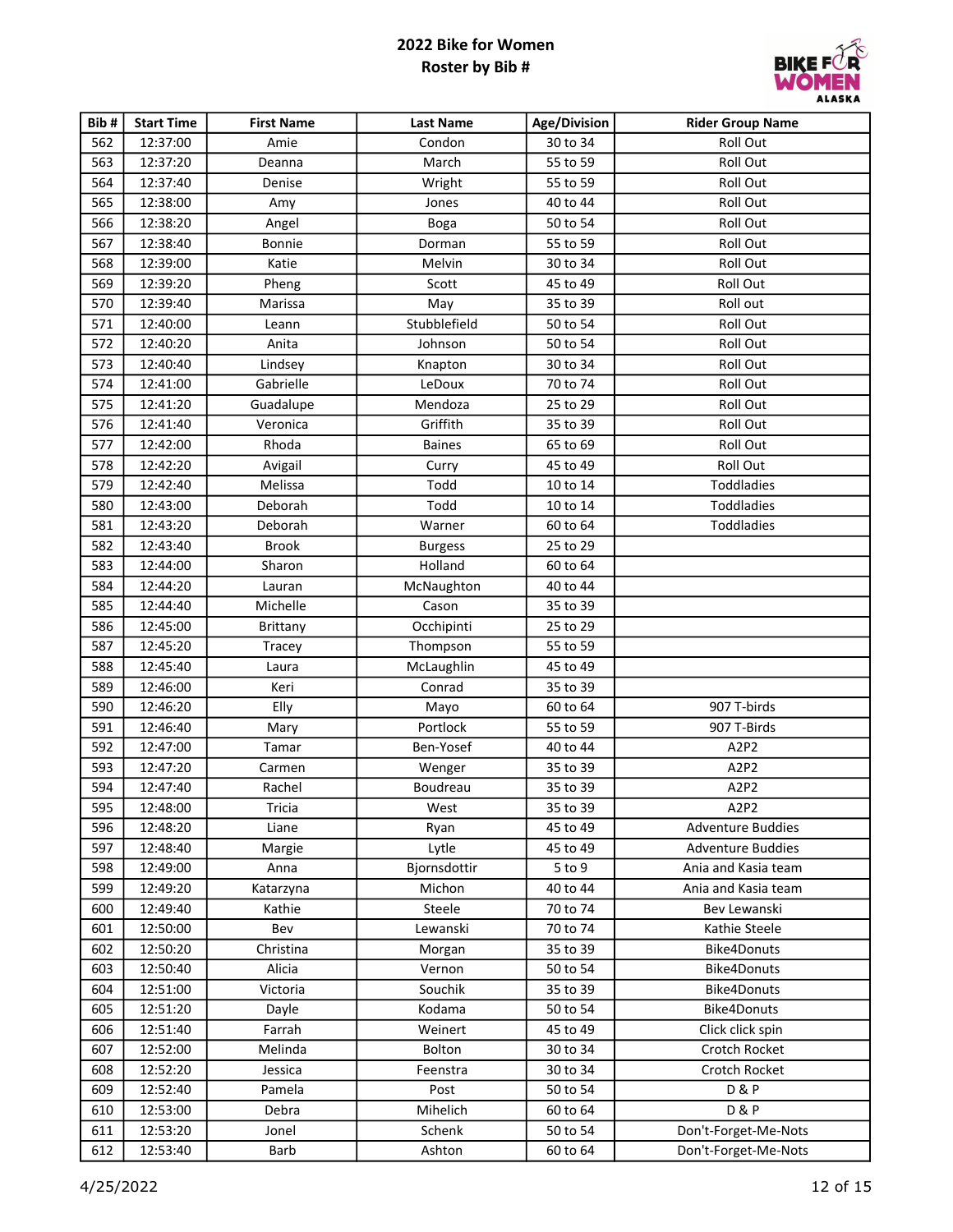

| Bib# | <b>Start Time</b> | <b>First Name</b> | <b>Last Name</b> | Age/Division | <b>Rider Group Name</b>   |
|------|-------------------|-------------------|------------------|--------------|---------------------------|
| 613  | 12:54:00          | Emily             | Fetter           | 10 to 14     | Fetters                   |
| 614  | 12:54:20          | Adele             | Fetter           | 40 to 44     | Fetters                   |
| 615  | 12:54:40          | Jodi              | Harskamp         | 45 to 49     | Flaming ravens            |
| 616  | 12:55:00          | Tui               | Stanbury         | 10 to 14     | Flaming ravens            |
| 617  | 12:55:20          | Heather           | Onders           | 40 to 44     | Flaming ravens            |
| 618  | 12:55:40          | Grace             | Scott            | 10 to 14     | Girl Scout Troop 1138     |
| 619  | 12:56:00          | Alexis            | Smith            | 35 to 39     | Girl Scout Troop 1138     |
| 620  | 12:56:20          | Adria             | Myers            | 10 to 14     | Girl Scout Troop 1138     |
| 621  | 12:56:40          | Lorelle           | Myers            | 5 to 9       | Girl Scout Troop 1138     |
| 622  | 12:57:00          | Eileen            | Myers            | 35 to 39     | Girl Scout Troop 1138     |
| 623  | 12:57:20          | Claire            | Pester           | 10 to 14     | Girl Scout Troop 1138     |
| 624  | 12:57:40          | <b>Brook</b>      | Pester           | 45 to 49     | Girl Scout Troop 1138     |
| 625  | 12:58:00          | Victoria          | Scherer          | 10 to 14     | Girl Scout Troop 1138     |
| 626  | 12:58:20          | Nicole            | Scherer          | 40 to 44     | Girl Scout Troop 1138     |
| 627  | 12:58:40          | June              | Richardson       | 10 to 14     | Girl Scout Troop 1138     |
| 628  | 12:59:00          | Keira             | Armstrong        | 10 to 14     | Girl Scout Troop 1138     |
| 629  | 12:59:20          | Andrea            | Armstrong        | 45 to 49     | Girl Scout Troop 1138     |
| 630  | 12:59:40          | Teal              | Flint            | 10 to 14     | Girl Scout Troop 1138     |
| 631  | 13:00:00          | Heather           | Wilson           | 45 to 49     | Girl Scout Troop 1138     |
| 632  | 13:00:20          | Gianna            | Lewis            | 10 to 14     | Lewis Girls               |
| 633  | 13:00:40          | Adrianna          | Lewis            | 10 to 14     | Lewis Girls               |
| 634  | 13:01:00          | Presley           | Kersten          | 10 to 14     | Lewis Girls               |
| 635  | 13:01:20          | Justine           | Kersten          | 40 to 44     | Lewis Girls               |
| 636  | 13:01:40          | Ezra              | wolfe            | 5 to 9       | Lewis Girls               |
| 637  | 13:02:00          | meyoung           | wolfe            | 40 to 44     | Lewis Girls               |
| 638  | 13:02:20          | Karen             | Voris            | 70 to 74     | Mary Pomeroy              |
| 639  | 13:02:40          | Deanna            | McCreary         | 45 to 49     | McSisters                 |
| 640  | 13:03:00          | Karen             | McCreary         | 55 to 59     | McSisters                 |
| 641  | 13:03:20          |                   |                  |              |                           |
| 642  | 13:03:40          |                   |                  |              |                           |
| 643  | 13:04:00          | Rosemary          | Hill             | 60 to 64     | No name                   |
| 644  | 13:04:20          | Nada              | Boyer            | 35 to 39     |                           |
| 645  | 13:04:40          | Samantha          | Langlie          | 10 to 14     | <b>Team Langlie</b>       |
| 646  | 13:05:00          | Robyn             | Langlie          | 45 to 49     | <b>Team Langlie</b>       |
| 647  | 13:05:20          | Kirsten           | Roos             | 50 to 54     | <b>Team SheBeast</b>      |
| 648  | 13:05:40          | Amy               | Kohlhase         | 50 to 54     | <b>Team Shebeast</b>      |
| 649  | 13:06:00          | Beth              | Walker           | 50 to 54     | <b>Team SheBeast</b>      |
| 650  | 13:06:20          | Terri             | Hazlewood        | 55 to 59     | <b>Team SheBeast</b>      |
| 651  | 13:06:40          | Allyson           | Youngblood       | 50 to 54     | <b>Team SheBeast</b>      |
| 652  | 13:07:00          | Lisa              | Wiseman          | 60 to 64     | Trailside hikers          |
| 653  | 13:07:20          | Jeanne            | Molitor          | 65 to 69     | Trail side Walkers        |
| 654  | 13:07:40          | Mary              | Cocklan-Vendl    | 65 to 69     | <b>Trailside Hikers</b>   |
| 655  | 13:08:00          | Marta             | Mueller          | 45 to 49     | Tribe Uprofen             |
| 656  | 13:08:20          | Renée             | Goentzel         | 40 to 44     | Tribe Uprofen             |
| 657  | 13:08:40          | Gabbie            | Lee              | 10 to 14     | Turnagain training        |
| 658  | 13:09:00          | Kelly             | Taylor-Lee       | 45 to 49     | <b>Turnagain Training</b> |
| 659  | 13:09:20          | Meadow            | <b>Bailly</b>    | 10 to 14     | <b>Turnagain Training</b> |
| 660  | 13:09:40          | Judy              | Krier            | 65 to 69     | Who's Idea Was This?      |
| 661  | 13:10:00          | Jaylee            | Brendel          | 35 to 39     | Who's Idea Was This?      |
| 662  | 13:10:20          | Cindi             | Parsons          | 60 to 64     | Willard                   |
| 663  | 13:10:40          | Carol             | Willard          | 60 to 64     | Willard                   |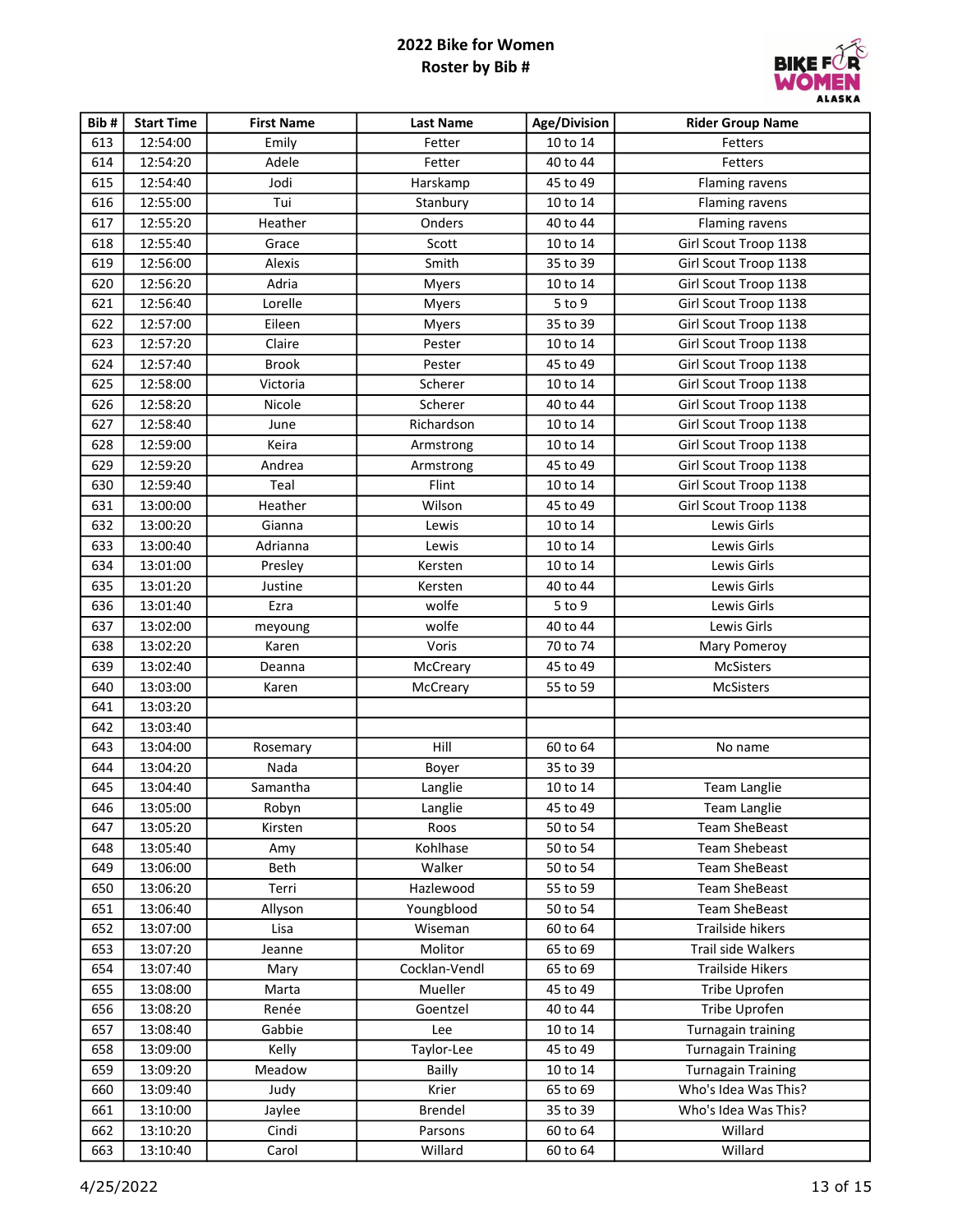

| Bib# | <b>Start Time</b> | <b>First Name</b> | <b>Last Name</b> | Age/Division | <b>Rider Group Name</b> |
|------|-------------------|-------------------|------------------|--------------|-------------------------|
| 664  | 13:11:00          | Anna              | <b>Bryant</b>    | 45 to 49     | Women of the World      |
| 665  | 13:11:20          | Mimi              | Hogan            | 75 to 79     |                         |
| 666  | 13:11:40          | Kerry             | Clark            | 45 to 49     |                         |
| 667  | 13:12:00          | Julie             | Vogler           | 50 to 54     |                         |
| 668  | 13:12:20          | Anna              | Pieper           | 30 to 34     |                         |
| 669  | 13:12:40          | Hannah            | Kornely          | 30 to 34     |                         |
| 670  | 13:13:00          | Joanna            | Reast            | 60 to 64     | <b>Team Reast</b>       |
| 671  | 13:13:20          | Hannah            | Reast            | 25 to 29     | <b>Team Reast</b>       |
| 672  | 13:13:40          | Alex              | Bury             | 50 to 54     |                         |
| 673  | 13:14:00          | Leah              | Parks            | 45 to 49     |                         |
| 674  | 13:14:20          | Mary              | <b>DuHoux</b>    | 65 to 69     |                         |
| 675  | 13:14:40          | paula             | birmingham       | 65 to 69     |                         |
| 676  | 13:15:00          | Alexis            | Collins          | 10 to 14     |                         |
| 677  | 13:15:20          | Cassie            | Collins          | 40 to 44     |                         |
| 678  | 13:15:40          | Jessy             | Hilliard         | 40 to 44     |                         |
| 679  | 13:16:00          | Reagan            | Hardy            | 10 to 14     |                         |
| 680  | 13:16:20          | Jennifer          | Hardy            | 45 to 49     |                         |
| 681  | 13:16:40          | Jeanine           | Huston           | 60 to 64     |                         |
| 682  | 13:17:00          | $\top$            | Scott            | 45 to 49     |                         |
| 683  | 13:17:20          | Michelle          | Geidl            | 40 to 44     |                         |
| 684  | 13:17:40          | Julie             | Tisdale          | 50 to 54     |                         |
| 685  | 13:18:00          | Jessica           | Maves            | 40 to 44     |                         |
| 686  | 13:18:20          | Kyla              | Fairbanks        | 10 to 14     |                         |
| 687  | 13:18:40          |                   |                  |              |                         |
| 688  | 13:19:00          | Rebecca           | Koford           | 35 to 39     |                         |
| 689  | 13:19:20          | Susan             | Bury             | $80 +$       |                         |
| 690  | 13:19:40          | Addie             | McEwen           | 60 to 64     |                         |
| 691  | 13:20:00          | Gail              | Mai              | 55 to 59     |                         |
| 692  | 13:20:20          | Nicole            | Cleary           | 45 to 49     |                         |
| 693  | 13:20:40          | Stephanie         | Kesler           | 60 to 64     |                         |
| 694  | 13:21:00          | Vanessa           | Hall             | 35 to 39     |                         |
| 695  | 13:21:20          | Sarah             | Kleedehn         | 65 to 69     |                         |
| 696  | 13:21:40          | Bonnie            | Lind             | 60 to 64     |                         |
| 697  | 13:22:00          | Christy           | Cline            | 50 to 54     |                         |
| 698  | 13:22:20          | Darlene           | Cooper           | 60 to 64     |                         |
| 699  | 13:22:40          | Lisa              | Robinette        | 55 to 59     |                         |
| 700  | 13:23:00          | Janine            | Johnson          | 50 to 54     |                         |
| 701  | 13:23:20          |                   |                  |              |                         |
| 702  | 13:23:40          | Lena              | Lawhead          | 45 to 49     |                         |
| 703  | 13:24:00          | Victoria          | Taylor           | 30 to 34     |                         |
| 704  | 13:24:20          | Frances           | DeBlare          | 35 to 39     |                         |
| 705  | 13:24:40          | Sarah             | Conkey           | 30 to 34     |                         |
| 706  | 13:25:00          | Jessie            | Ford             | 35 to 39     |                         |
| 707  | 13:25:20          | Anne              | Keeling          | 25 to 29     |                         |
| 708  | 13:25:40          | Esther            | Hayes            | 40 to 44     |                         |
| 709  | 13:26:00          | Anna              | Engel            | 25 to 29     |                         |
| 710  | 13:26:20          | Starrina          | Gianelloni       | 40 to 44     |                         |
| 711  | 13:26:40          | Dena              | Thomas           | 45 to 49     |                         |
| 712  | 13:27:00          | Emily             | Schmieg          | 30 to 34     |                         |
| 713  | 13:27:20          | Christine         | White            | 35 to 39     |                         |
| 714  | 13:27:40          | Lindsey           | Holmes           | 45 to 49     |                         |